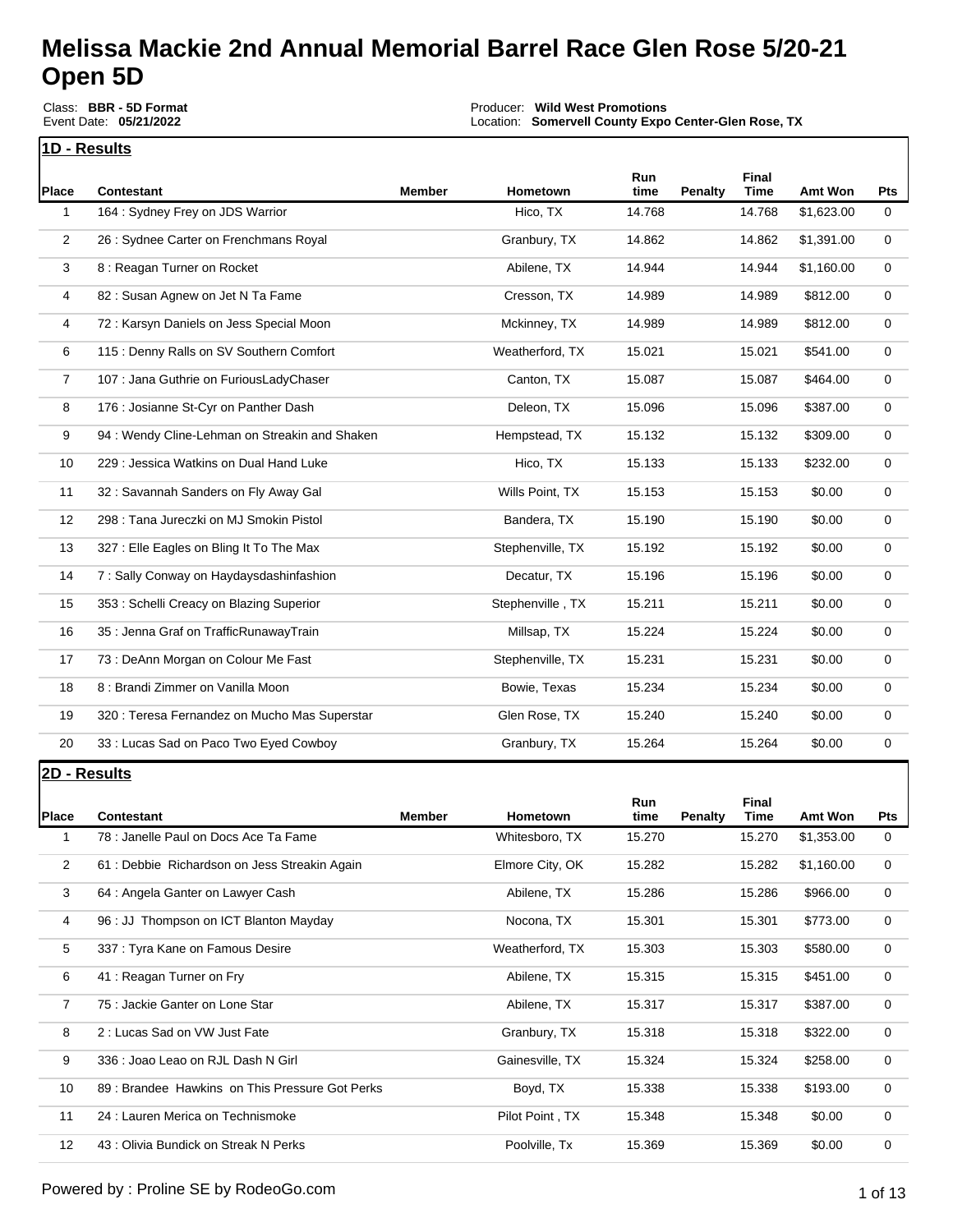|       | Event Date: 05/21/2022<br><u> 2D - Results</u>       |               | Location: Somervell County Expo Center-Glen Rose, TX |             |                |               |                |     |
|-------|------------------------------------------------------|---------------|------------------------------------------------------|-------------|----------------|---------------|----------------|-----|
| Place | <b>Contestant</b>                                    | <b>Member</b> | Hometown                                             | Run<br>time | <b>Penalty</b> | Final<br>Time | <b>Amt Won</b> | Pts |
| 13    | 90 : Randi Roberts on Colour Chart                   |               | Burneyville, OK                                      | 15.370      |                | 15.370        | \$0.00         | 0   |
| 13    | 309 : Lila Jardine on Naduah                         |               | Lipan, TX                                            | 15.370      |                | 15.370        | \$0.00         | 0   |
| 15    | 56 : Lauren Merica on GoGo Romeo                     |               | Pilot Point, TX                                      | 15.371      |                | 15.371        | \$0.00         | 0   |
| 16    | 190 : Brooke Hickey on Shez Flyin High Guyz          |               | Godley, TX                                           | 15.373      |                | 15.373        | \$0.00         | 0   |
| 17    | 4 : Bayler Smith on Ko Ki La Rue                     |               | Nocona, TX                                           | 15.375      |                | 15.375        | \$0.00         | 0   |
| 18    | 300 : Darcie Moody on Pocketfullofcandy              |               | Dublin, TX                                           | 15.377      |                | 15.377        | \$0.00         | 0   |
| 19    | 13 : Lola Parnell on A Hero Spotted                  |               | Sanger, TX                                           | 15.378      |                | 15.378        | \$0.00         | 0   |
| 20    | 39: Wendy Weems on Goin Slo                          |               | Collinsville, TX                                     | 15.388      |                | 15.388        | \$0.00         | 0   |
| 21    | 173 : Scamper Cole on Famous Epic Hayday             |               | Granbury, TX                                         | 15.392      |                | 15.392        | \$0.00         | 0   |
| 22    | 258 : Lauren Athmann on JL Rocochet                  |               | Independence, MN                                     | 15.399      |                | 15.399        | \$0.00         | 0   |
| 23    | 264 : Leslie Worthey on JN My Heaven                 |               | Hubbard, TX                                          | 15.412      |                | 15.412        | \$0.00         | 0   |
| 24    | 171 : Jett Petkovich on Lady Jazarell                |               | Stephenville, TX                                     | 15.422      |                | 15.422        | \$0.00         | 0   |
| 25    | 69 : Amy Swan on Boons Prescription                  |               | Olney, TX                                            | 15.430      |                | 15.430        | \$0.00         | 0   |
| 26    | 162 : Wendy Cline-Lehman on Caraways<br>Insexyslane  |               | Hempstead, TX                                        | 15.434      |                | 15.434        | \$0.00         | 0   |
| 27    | 257 : Tawni Stoneburner on Dual Action Pine          |               | Weatherford, TX                                      | 15.437      |                | 15.437        | \$0.00         | 0   |
| 28    | 205: Erin Reich on Miss JB 088                       |               | Weatherford, TX                                      | 15.442      |                | 15.442        | \$0.00         | 0   |
| 29    | 34 : Margaret Ryan Staton on KN Fabulous<br>Ladyluck |               | Hamilton, TX                                         | 15.446      |                | 15.446        | \$0.00         | 0   |
| 30    | 241 : Erin Reich on Run Leo Run                      |               | Weatherford, TX                                      | 15.463      |                | 15.463        | \$0.00         | 0   |
| 31    | 329 : Ashley Gray on DD Hard Cash King               |               | Springtown, TX                                       | 15.478      |                | 15.478        | \$0.00         | 0   |
| 32    | 175: Tara Woodall on Slicks French Sultan            |               | Athens, TX                                           | 15.494      |                | 15.494        | \$0.00         | 0   |
| 33    | 47 : Biloxi Shultz on Moves Like Jagger              |               | Abilene, TX                                          | 15.495      |                | 15.495        | \$0.00         | 0   |
| 34    | 231 : Lori Zabel on VF Naturally Famous              |               | Horace, SD                                           | 15.499      |                | 15.499        | \$0.00         | 0   |
| 34    | 233 : Dawn Link on Domintnator                       |               | Stephenville, TX                                     | 15.499      |                | 15.499        | \$0.00         | 0   |
| 36    | 39 : Bailey Fowler on Streakin Lil Wayne             |               | Valley View, TX                                      | 15.500      |                | 15.500        | \$0.00         | 0   |
| 37    | 146 : Kristie Peterson on Look Judge (BIIIy)         |               | Lott, TX                                             | 15.502      |                | 15.502        | \$0.00         | 0   |
| 38    | 201: Kathy Thornton on RedMerceds NTraffic           |               | Rockdale, TX                                         | 15.506      |                | 15.506        | \$0.00         | 0   |
| 39    | 19 : Taylor Hice on Spiked Smoothie                  |               | Stephenville, TX                                     | 15.509      |                | 15.509        | \$0.00         | 0   |
| 40    | 169 : Sarah Rau on Shes So Fuel                      |               | Stephenville, TX                                     | 15.511      |                | 15.511        | \$0.00         | 0   |
| 41    | 44 : Bella Blaylock on Tinker                        |               | Poolville, TX                                        | 15.516      |                | 15.516        | \$0.00         | 0   |
| 42    | 84 : Lisa Wernli on Flashs Fine Effort               |               | Weatherford, TX                                      | 15.518      |                | 15.518        | \$0.00         | 0   |
| 43    | 270 : Amye Craig on KNFabulous Stella                |               | Jonesboro, TX                                        | 15.529      |                | 15.529        | \$0.00         | 0   |
| 44    | 156 : Olivia Morehouse on RR Dirty but Fancy         |               | Granbury, TX                                         | 15.531      |                | 15.531        | \$0.00         | 0   |
| 44    | 356 : Joao Leao on Special For Tres PZ               |               | Gainesville, TX                                      | 15.531      |                | 15.531        | \$0.00         | 0   |

"Willy"

133 : Lleah Roquemore on Here's The Plan Grace

Stephenville, TX 15.550 15.550 \$0.00 0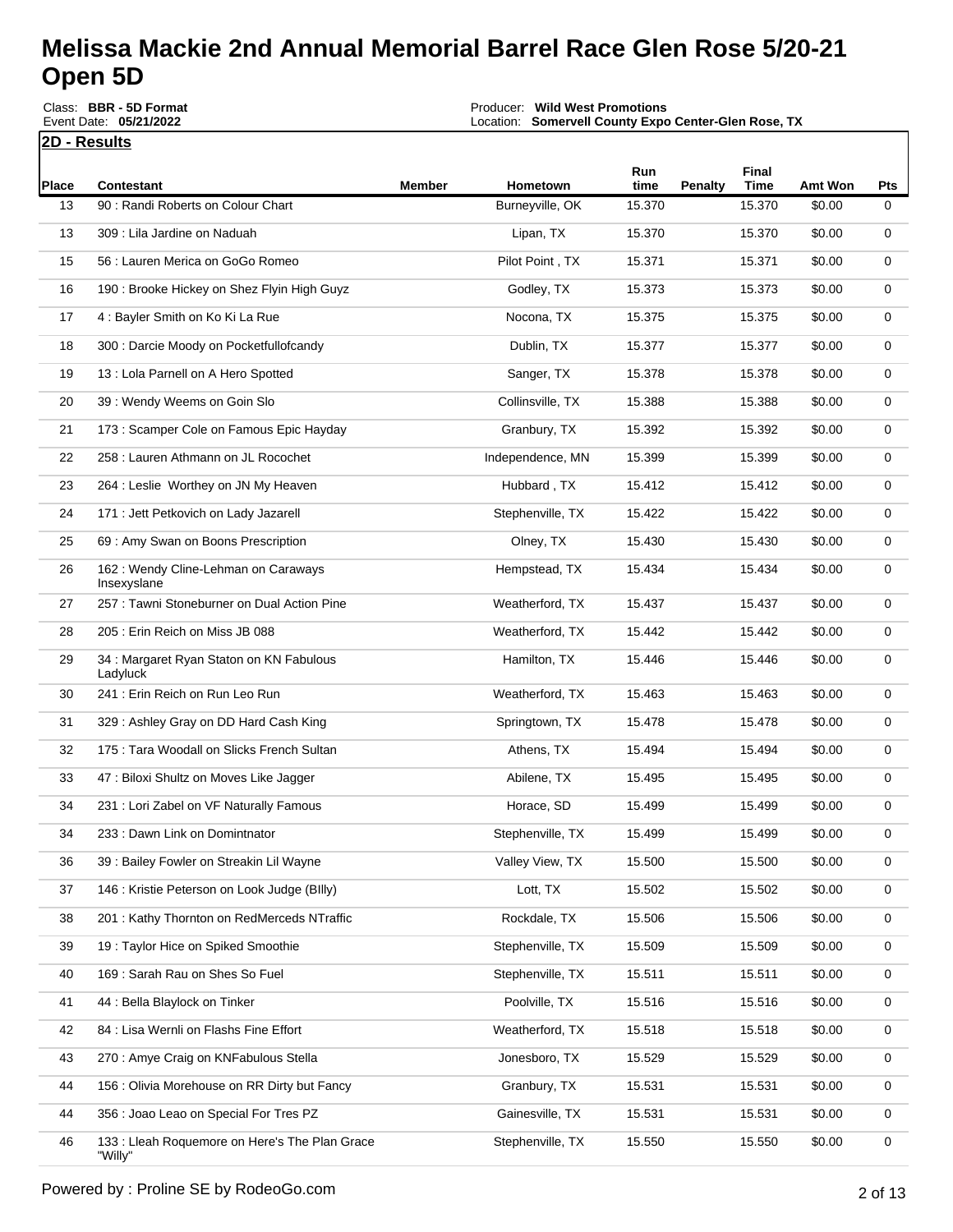|       | Class: BBR - 5D Format<br>Event Date: 05/21/2022 |               | Producer: Wild West Promotions<br>Location: Somervell County Expo Center-Glen Rose, TX |             |         |                      |                |             |
|-------|--------------------------------------------------|---------------|----------------------------------------------------------------------------------------|-------------|---------|----------------------|----------------|-------------|
|       | 2D - Results                                     |               |                                                                                        |             |         |                      |                |             |
| Place | <b>Contestant</b>                                | <b>Member</b> | Hometown                                                                               | Run<br>time | Penalty | Final<br><b>Time</b> | <b>Amt Won</b> | Pts         |
| 47    | 79: Mandi Cleveland on Rare Corona Gone          |               | Aubrey, TX                                                                             | 15.556      |         | 15.556               | \$0.00         | 0           |
| 48    | 126 : Tammi Neely on Flits Alibi                 |               | Lometa, TX                                                                             | 15.567      |         | 15.567               | \$0.00         | 0           |
| 49    | 120 : Benjamin Beall on Chickadashforhayes       |               | Poolville, TX                                                                          | 15.568      |         | 15.568               | \$0.00         | 0           |
| 50    | 76 : Tiffany Durham on Colonels Kerosene         |               | Covington, TX                                                                          | 15.572      |         | 15.572               | \$0.00         | 0           |
| 51    | 132: Becky Dillard on Wow Shes Hot               |               | Cross Plains, TX                                                                       | 15.580      |         | 15.580               | \$0.00         | 0           |
| 52    | 216 : Jenni Barnes on All Get Out                |               | Hillsboro, TX                                                                          | 15.598      |         | 15.598               | \$0.00         | 0           |
| 53    | 134 : Ben McDonnell on One Out Of The Kash       |               | Granbury, TX                                                                           | 15.602      |         | 15.602               | \$0.00         | 0           |
| 54    | 137 : Bliss Wells on Secret Service Gal          |               | Stephenville, TX                                                                       | 15.616      |         | 15.616               | \$0.00         | 0           |
| 55    | 51: Samantha Willoughby on Runnin Fast           |               | Stephenville, TX                                                                       | 15.620      |         | 15.620               | \$0.00         | 0           |
| 56    | 273 : Lynn Saunders on Popcorn                   |               | Weatherford, TX                                                                        | 15.626      |         | 15.626               | \$0.00         | 0           |
| 57    | 25 : Holly Stormont on Nita Repete               |               | Collinsville, TX                                                                       | 15.631      |         | 15.631               | \$0.00         | 0           |
| 57    | 119 : Lisa Wernli on Babe On The Run             |               | Weatherford, TX                                                                        | 15.631      |         | 15.631               | \$0.00         | 0           |
| 59    | 291 : Kevin Springer on Tom Texas Cash           |               | Alvarado, TX                                                                           | 15.635      |         | 15.635               | \$0.00         | 0           |
| 60    | 185 : Tori Volk on CN Holy Cow                   |               | Springtown, TX                                                                         | 15.636      |         | 15.636               | \$0.00         | 0           |
| 61    | 150 : Jolene Jones on Streakin Louie             |               | Pilot Point, TX                                                                        | 15.644      |         | 15.644               | \$0.00         | 0           |
| 62    | 1: Savannah Sanders on Smart Quixote Bar7        |               | Wills Point, TX                                                                        | 15.655      |         | 15.655               | \$0.00         | 0           |
| 63    | 38 : Brelynn Crooks on Fast Chic Rose            |               | Morgan, TX                                                                             | 15.663      |         | 15.663               | \$0.00         | 0           |
| 63    | 145 : Donna Murphy on Harlan Luvs Memories       |               | Granbury, TX                                                                           | 15.663      |         | 15.663               | \$0.00         | 0           |
| 65    | 16 : Drake Johnson on Get It While Its Good      |               | Mineral Wells, TX                                                                      | 15.664      |         | 15.664               | \$0.00         | 0           |
| 66    | 101 : Allison Williams on KN Fabulous Boo T      |               | Florence, TX                                                                           | 15.665      |         | 15.665               | \$0.00         | 0           |
| 67    | 193 : Bobbie Kuhn on MeaMakeltAnywhere           |               | Bertram, Texas                                                                         | 15.666      |         | 15.666               | \$0.00         | 0           |
| 68    | 187 : Victoria Hazlewood on PeptoDudeSmal        |               | Iredell, TX                                                                            | 15.668      |         | 15.668               | \$0.00         | 0           |
| 69    | 165 : Becky Dillard on Shesa Hot Loop            |               | Cross Plains, TX                                                                       | 15.669      |         | 15.669               | \$0.00         | 0           |
| 70    | 103 : Emily Holder on Splashin Wonder Jet        |               | Alvord, TX                                                                             | 15.673      |         | 15.673               | \$0.00         | 0           |
| 71    | 346 : Teresa Fernandez on Sheza Gamblin Girl     |               | Glen Rose, TX                                                                          | 15.680      |         | 15.680               | \$0.00         | 0           |
| 72    | 33 : Madison Smith on Little Catty Kitty         |               | Brock, TX                                                                              | 15.681      |         | 15.681               | \$0.00         | 0           |
| 72    | 71 : Kelsey Estep on Painted Cowgirl             |               | Lampasas, TX                                                                           | 15.681      |         | 15.681               | \$0.00         | 0           |
| 74    | 62: Savannah Sanders on CW Rosey Quickbar        |               | Wills Point, TX                                                                        | 15.684      |         | 15.684               | \$0.00         | 0           |
| 75    | 252 : Bailey Coates on Royal Oak Special         |               | Lubbock, TX                                                                            | 15.689      |         | 15.689               | \$0.00         | 0           |
| 76    | 297 : Tawni Stoneburner on Looking For Punch     |               | Weatherford, TX                                                                        | 15.693      |         | 15.693               | \$0.00         | 0           |
| 77    | 2 : Noah Grimes on California Clone              |               | Paradise, TX                                                                           | 15.695      |         | 15.695               | \$0.00         | 0           |
| 78    | 48 : Taylor Coward on Hero                       |               | Azle, TX                                                                               | 15.700      |         | 15.700               | \$0.00         | 0           |
| 79    | 4 : Kacey Faust on Wily Makin Moonshine          |               | Weatherford, TX                                                                        | 15.701      |         | 15.701               | \$0.00         | 0           |
| 80    | 333 : Annesa Self on Lighting Up the Dark        |               | Sanger, TX                                                                             | 15.702      |         | 15.702               | \$0.00         | $\mathbf 0$ |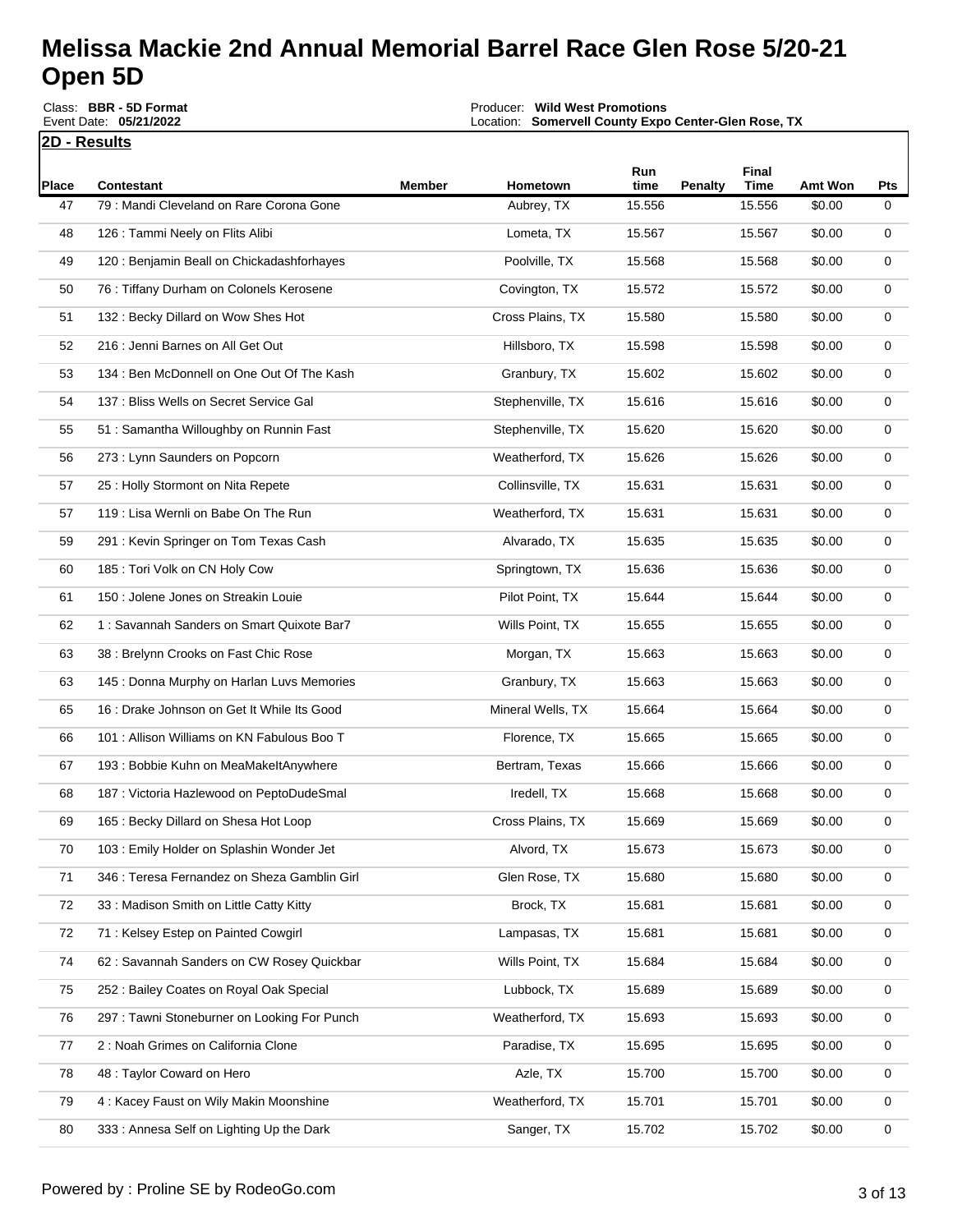|       | Class: BBR - 5D Format<br>Event Date: 05/21/2022 |               | <b>Wild West Promotions</b><br>Producer:<br><b>Somervell County Expo Center-Glen Rose, TX</b><br>Location: |             |                |                      |         |            |
|-------|--------------------------------------------------|---------------|------------------------------------------------------------------------------------------------------------|-------------|----------------|----------------------|---------|------------|
|       | <b>2D - Results</b>                              |               |                                                                                                            |             |                |                      |         |            |
| Place | Contestant                                       | <b>Member</b> | Hometown                                                                                                   | Run<br>time | <b>Penalty</b> | Final<br><b>Time</b> | Amt Won | <b>Pts</b> |
| 81    | 287 : Natasha Gray on Bogies French Perk         |               | Lipan, TX                                                                                                  | 15.709      |                | 15.709               | \$0.00  | 0          |
| 82    | 7: Makynna Baldwin on Cheerio                    |               | Alvarado, TX                                                                                               | 15.715      |                | 15.715               | \$0.00  | 0          |
| 83    | 44 : Tiffany Durham on Behold A Man              |               | Covington, TX                                                                                              | 15.725      |                | 15.725               | \$0.00  | 0          |
| 84    | 14 : Brian Ramirez on Smart N Swing              |               | Boyd, TX                                                                                                   | 15.727      |                | 15.727               | \$0.00  | 0          |
| 84    | 307 : Martha Smith on My Epic Moment             |               | Lipan, TX                                                                                                  | 15.727      |                | 15.727               | \$0.00  | 0          |
| 86    | 276 : Brittany Fellows on Crossthelinetocash     |               | Stephenville, TX                                                                                           | 15.734      |                | 15.734               | \$0.00  | 0          |
| 87    | 97: Perry McMillan on My Rock of Love            |               | Bartonville, TX                                                                                            | 15.742      |                | 15.742               | \$0.00  | 0          |
| 88    | 281 : Trinity Glowski on Colt                    |               | Bremond, TX                                                                                                | 15.744      |                | 15.744               | \$0.00  | 0          |
| 89    | 11: Amy Dillingham on First Down Vegas           |               | Burleson, TX                                                                                               | 15.749      |                | 15.749               | \$0.00  | 0          |
| 90    | 16 : Aspen Adams on Sun Frost Biscuit            |               | Merkel, TX                                                                                                 | 15.752      |                | 15.752               | \$0.00  | 0          |
| 91    | 277 : Megan Epperson on Kama Woodbridge          |               | Stephenville, TX                                                                                           | 15.762      |                | 15.762               | \$0.00  | 0          |
| 92    | 77 : Tyra Kane on Chandler                       |               | Weatherford, TX                                                                                            | 15.767      |                | 15.767               | \$0.00  | 0          |
|       |                                                  |               |                                                                                                            |             |                |                      |         |            |

#### **3D - Results**

| Place          | <b>Contestant</b>                                           | <b>Member</b> | Hometown         | Run<br>time | <b>Penalty</b> | Final<br><b>Time</b> | Amt Won    | <b>Pts</b>  |
|----------------|-------------------------------------------------------------|---------------|------------------|-------------|----------------|----------------------|------------|-------------|
| 1              | 342 : Autumn Gallagher on Colonels Texas Native             |               | Sanger, TX       | 15.773      |                | 15.773               | \$1,082.00 | $\mathbf 0$ |
| $\overline{2}$ | 199 : Sadie Weldon on WB Runaway Pumpkin                    |               | Jacksboro, TX    | 15.777      |                | 15.777               | \$928.00   | 0           |
| 3              | 170 : Danielle Prather on RP Famouslylatetabed              |               | Millsap, TX      | 15.784      |                | 15.784               | \$773.00   | 0           |
| 4              | 21 : Brinley Howard on Whoneedsfameimfrench                 |               | Boyd, TX         | 15.800      |                | 15.800               | \$541.00   | 0           |
| 4              | 80 : Michayla Schmitt on Streakinwitmysockson               |               | Pilot Point, TX  | 15.800      |                | 15.800               | \$541.00   | 0           |
| 6              | 139 : Josianne St-Cyr on Designed Starlight                 |               | Deleon, TX       | 15.805      |                | 15.805               | \$361.00   | 0           |
| $\overline{7}$ | 43 : Briley Reeves on Opie                                  |               | Graham, TX       | 15.809      |                | 15.809               | \$283.00   | $\mathbf 0$ |
| 7              | 338 : Martha Smith on Then Can I Get A Hal-lelejah          |               | Lipan, TX        | 15.809      |                | 15.809               | \$283.00   | 0           |
| 9              | 195 : Winnie Archer on TWF Fan The Flame                    |               | Stephenville, TX | 15.815      |                | 15.815               | \$206.00   | 0           |
| 10             | 32 : DeAnn Morgan on Fire Bug Special                       |               | Stephenville, TX | 15.818      |                | 15.818               | \$155.00   | 0           |
| 11             | 153 : Brooke Hickey on SR Epic Wildcatter                   |               | Godley, TX       | 15.823      |                | 15.823               | \$0.00     | 0           |
| 12             | 186 : Lora Alexander on Jesses Golden Rose                  |               | Overbrook, OK    | 15.849      |                | 15.849               | \$0.00     | 0           |
| 12             | 325 : Mary Schneider on Pep                                 |               | Stephenville, TX | 15.849      |                | 15.849               | \$0.00     | 0           |
| 14             | 131 : Wendy Cline-Lehman on TF Frenchman's<br><b>Burner</b> |               | Hempstead, TX    | 15.851      |                | 15.851               | \$0.00     | 0           |
| 15             | 71 : Briley Reeves on Roadie                                |               | Graham, TX       | 15.857      |                | 15.857               | \$0.00     | 0           |
| 16             | 141 : Emily Holder on Jazzy                                 |               | Alvord, TX       | 15.863      |                | 15.863               | \$0.00     | 0           |
| 17             | 34 : Jill Haworth on Whata Annie Oakley                     |               | Granbury, TX     | 15.874      |                | 15.874               | \$0.00     | $\mathbf 0$ |
| 18             | 214 : Kaylyn Smith on Knailed It                            |               | Millsap, TX      | 15.876      |                | 15.876               | \$0.00     | 0           |
| 19             | 60 : Kylena Hager on Stolis Tipsy Gypsy                     |               | Millsap, TX      | 15.890      |                | 15.890               | \$0.00     | 0           |
| 20             | 127 : Christy Burleson on Peps Smokin For Cash              |               | Azle, TX         | 15.893      |                | 15.893               | \$0.00     | 0           |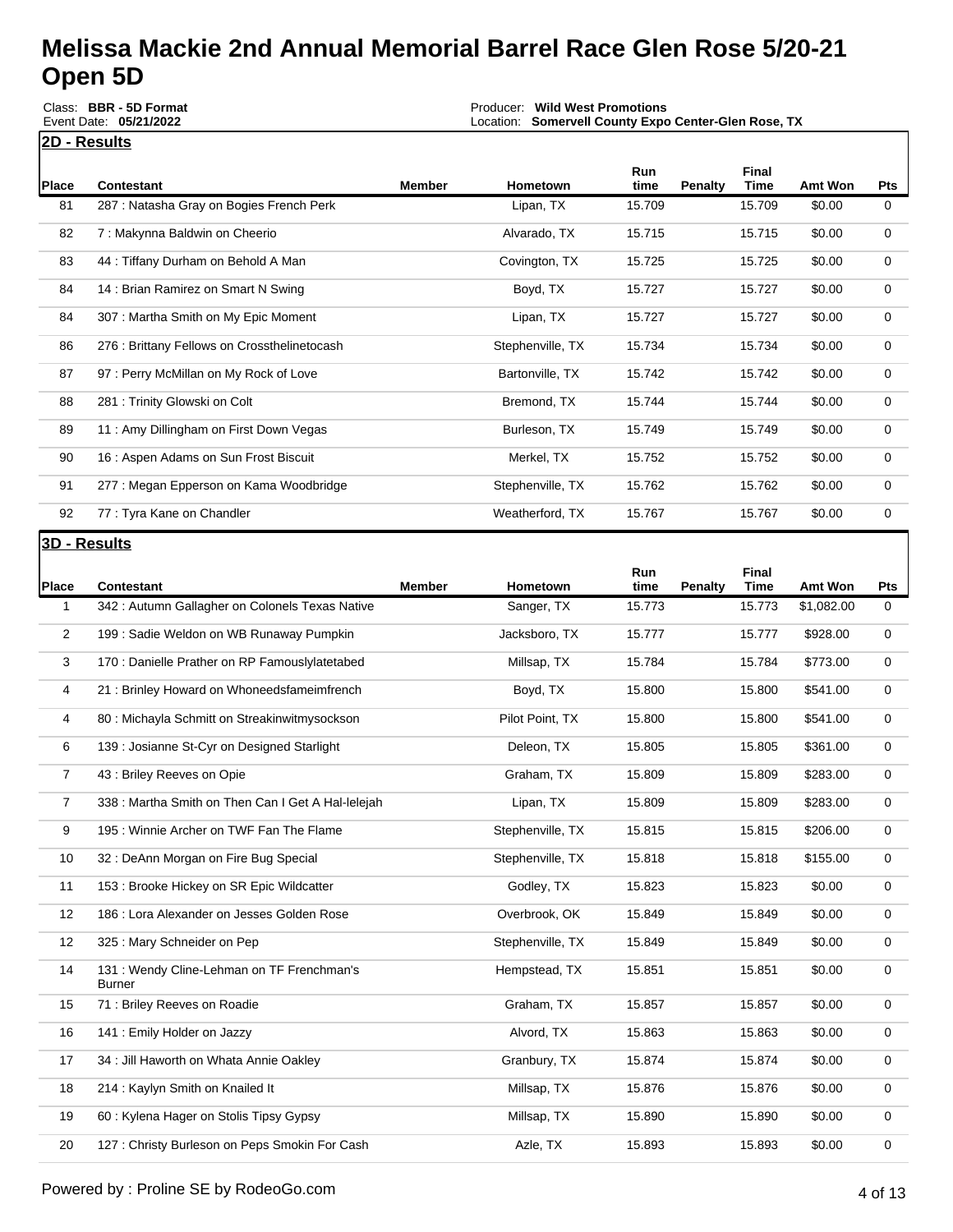**3D - Results** Round Description: **Single RacePlace Contestant Member Hometown Run time Penalty Final**  Producer: **Wild West Promotions** Location: **Somervell County Expo Center-Glen Rose, TX** Event Payout: **\$25,771.00** Total Signups**: 410** Class: **BBR - 5D Format** Event Date: **05/21/2022**

| Place | <b>Contestant</b>                             | Member | Hometown         | time   | <b>Penalty</b> | <b>Time</b> | Amt Won | Pts |
|-------|-----------------------------------------------|--------|------------------|--------|----------------|-------------|---------|-----|
| 21    | 224 : Josey Groves on MV Hot Campbell Soup    |        | Lipan, TX        | 15.898 |                | 15.898      | \$0.00  | 0   |
| 22    | 181 : Kelly Chapman on Imafamouskid           |        | Killeen, TX      | 15.899 |                | 15.899      | \$0.00  | 0   |
| 23    | 319 : Joao Leao on Zams To The Sun            |        | Gainesville, TX  | 15.913 |                | 15.913      | \$0.00  | 0   |
| 24    | 49 : Joelle Watson on Pistol Jones            |        | Cleburne, TX     | 15.917 |                | 15.917      | \$0.00  | 0   |
| 25    | 268 : Josey Groves on MV Gonna Be Famous      |        | Lipan, TX        | 15.933 |                | 15.933      | \$0.00  | 0   |
| 26    | 345 : Elizabeth Scott on Sedonas Eighty       |        | Joshua, TX       | 15.935 |                | 15.935      | \$0.00  | 0   |
| 27    | 200 : Leann Ritchie on Firewood Frost         |        | Crandall, TX     | 15.939 |                | 15.939      | \$0.00  | 0   |
| 28    | 15 : Pat Oates on Holy Fire N Money           |        | Decatur, TX      | 15.947 |                | 15.947      | \$0.00  | 0   |
| 28    | 135 : JayJay McMahan on French Bold Dash      |        | Lorena, TX       | 15.947 |                | 15.947      | \$0.00  | 0   |
| 30    | 308 : Halle Ballard on Cinch                  |        | Caldwell, TX     | 15.948 |                | 15.948      | \$0.00  | 0   |
| 31    | 292 : Caroline Kelly on Heavenly Deja Vu      |        | Stephenville, TX | 15.951 |                | 15.951      | \$0.00  | 0   |
| 32    | 65 : Kathy Muehlen on Payme First             |        | Azle, TX         | 15.962 |                | 15.962      | \$0.00  | 0   |
| 32    | 154 : Meredith Davis on Blushing Fame         |        | Fort Worth, TX   | 15.962 |                | 15.962      | \$0.00  | 0   |
| 34    | 5 : Harper Jade Sanchez on We Are Who We Are  |        | Waxahachie, TX   | 15.963 |                | 15.963      | \$0.00  | 0   |
| 35    | 314 : Kevin Springer on Bailey Kan Sreak      |        | Alvarado, TX     | 15.966 |                | 15.966      | \$0.00  | 0   |
| 36    | 280 : Michaela Robertson on EZ OnThe Dynamite |        | Bluff Dale, TX   | 15.974 |                | 15.974      | \$0.00  | 0   |
| 37    | 202 : Bliss Wells on Dry Cheyenne             |        | Stephenville, TX | 15.980 |                | 15.980      | \$0.00  | 0   |
| 38    | 225 : Kay Nerwich on Perks So Easy            |        | Farmersville, TX | 15.987 |                | 15.987      | \$0.00  | 0   |
| 39    | 237 : Brooke Kelley on Nu Bueno Karma         |        | Fort Worth, TX   | 15.999 |                | 15.999      | \$0.00  | 0   |
| 40    | 328 : Kylee Bolduff on Careless Gun           |        | Killeen, TX      | 16.003 |                | 16.003      | \$0.00  | 0   |
| 41    | 184 : Katalina Rook on KC                     |        | Burleson, TX     | 16.010 |                | 16.010      | \$0.00  | 0   |
| 42    | 235 : Alexis McQuarie on Obviously French     |        | Dublin, TX       | 16.020 |                | 16.020      | \$0.00  | 0   |
| 43    | 10: Briley Reeves on Woody B Perky            |        | Graham, TX       | 16.029 |                | 16.029      | \$0.00  | 0   |
| 44    | 72 : Monica Therrien on Streakin In My Sox    |        | Stephenville, TX | 16.031 |                | 16.031      | \$0.00  | 0   |
| 45    | 263 : Billie Jackson on VF The Blonde Bomber  |        | Millsap, TX      | 16.034 |                | 16.034      | \$0.00  | 0   |
| 46    | 40 : Mandi Tapp on Dixies Outlaw              |        | Paradise, TEXAS  | 16.036 |                | 16.036      | \$0.00  | 0   |
| 47    | 180 : Brandi Scott on Sixes Eyesa             |        | Palestine, TX    | 16.042 |                | 16.042      | \$0.00  | 0   |
| 48    | 288 : Matt Bancroft on First Rappin Judge     |        | Alvarado, TX     | 16.053 |                | 16.053      | \$0.00  | 0   |
| 49    | 310 : Rylee Hardin on Jyme Beth               |        | Newcastle, TX    | 16.055 |                | 16.055      | \$0.00  | 0   |
| 50    | 36 : Reenie Wahlert on Dash Ta Cinnamon       |        | Stephenville, TX | 16.058 |                | 16.058      | \$0.00  | 0   |
| 51    | 267 : Lori Zabel on BA Daddy Wuza Rocker      |        | Horace, SD       | 16.059 |                | 16.059      | \$0.00  | 0   |
| 52    | 350 : Mandy Smith on Madaconfederatetwist     |        | Stephenville, TX | 16.067 |                | 16.067      | \$0.00  | 0   |
| 53    | 93 : Ruby Steele-Park on Media On Fire        |        | Weatherford, TX  | 16.071 |                | 16.071      | \$0.00  | 0   |
| 54    | 128 : Presleigh Akers on Short NitaLena       |        | Heath, TX        | 16.088 |                | 16.088      | \$0.00  | 0   |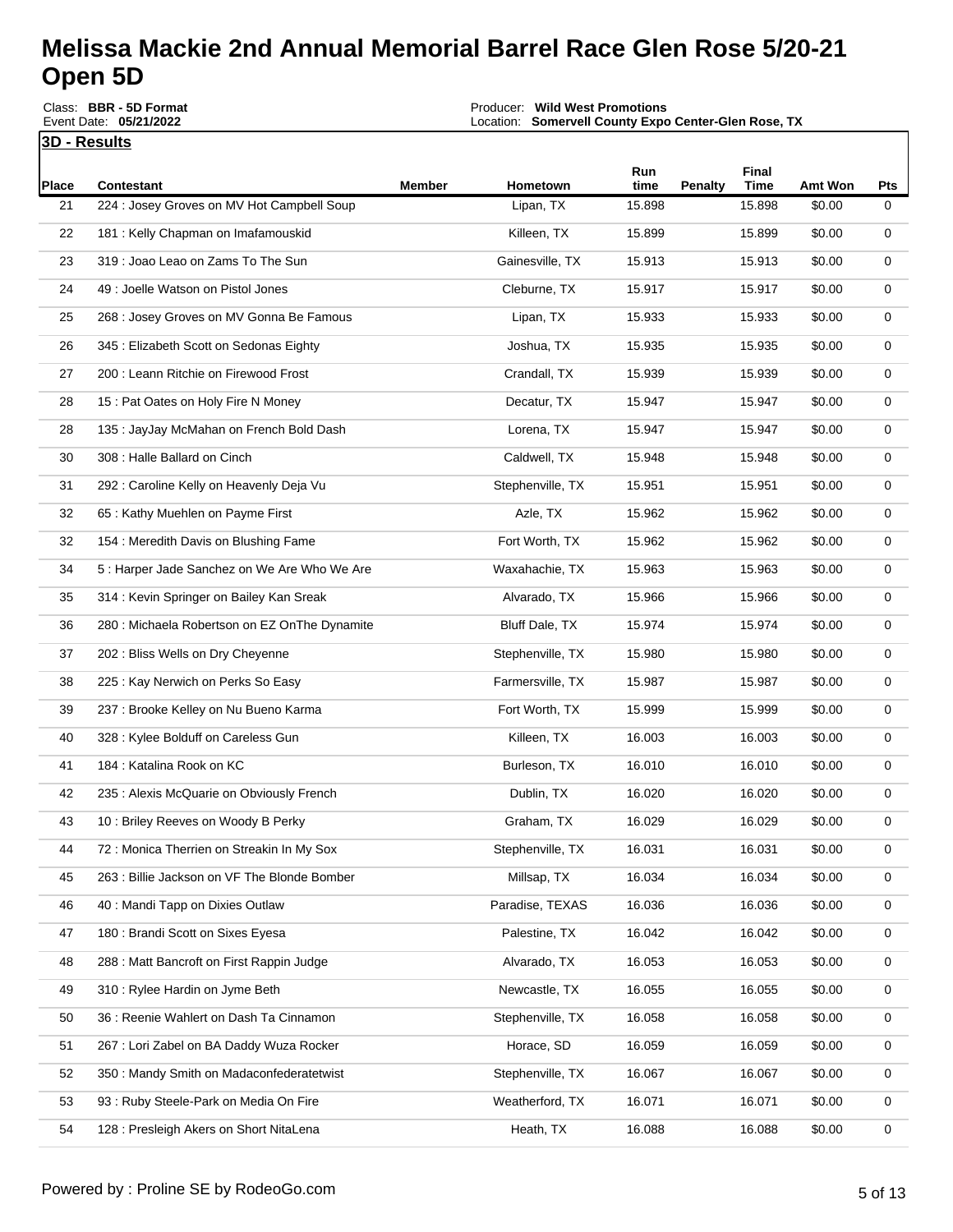|                | Event Date: 05/21/2022                                     |               | Location: Somervell County Expo Center-Glen Rose, TX |                |                |                       |                     |          |
|----------------|------------------------------------------------------------|---------------|------------------------------------------------------|----------------|----------------|-----------------------|---------------------|----------|
| 3D - Results   |                                                            |               |                                                      |                |                |                       |                     |          |
| <b>Place</b>   | <b>Contestant</b>                                          | <b>Member</b> | Hometown                                             | Run<br>time    | Penalty        | Final<br><b>Time</b>  | Amt Won             | Pts      |
| 55             | 210 : Cody Lunde on Turnpikers Wagon                       |               | Pinedale, WY                                         | 16.099         |                | 16.099                | \$0.00              | 0        |
| 56             | 92: Lauren Howe on Slicks Slow Ride                        |               | Sanger, TX                                           | 16.104         |                | 16.104                | \$0.00              | 0        |
| 57             | 114 : Kay Wyatt on TrumpTrainTaFame                        |               | Godley, TX                                           | 16.105         |                | 16.105                | \$0.00              | 0        |
| 58             | 183 : Lylan Boudreau on Honey Boon Lilly                   |               | Perrin, TX                                           | 16.109         |                | 16.109                | \$0.00              | 0        |
| 58             | 332 : Rylee Hardin on Tiffany                              |               | Newcastle, TX                                        | 16.109         |                | 16.109                | \$0.00              | 0        |
| 60             | 316 : Michaela Robertson on Shes Cartel Streakin           |               | Bluff Dale, TX                                       | 16.111         |                | 16.111                | \$0.00              | 0        |
| 61             | 124 : Kathleen Pendleton on TQH Macs Mecom<br><b>Boots</b> |               | Wilson, OK                                           | 16.112         |                | 16.112                | \$0.00              | 0        |
| 62             | 53 : Laurel Gigliotti on Gold Bucks Frenchman              |               | Granbury, TX                                         | 16.113         |                | 16.113                | \$0.00              | 0        |
| 63             | 172 : JayJay McMahan on A Cats Playmate                    |               | Lorena, TX                                           | 16.131         |                | 16.131                | \$0.00              | 0        |
| 64             | 161 : Terri Vester on Heavens Not Stoppin                  |               | Haslet, TX                                           | 16.163         |                | 16.163                | \$0.00              | 0        |
| 65             | 29 : Shawn Smith on Jacko                                  |               | Astell, TX                                           | 16.171         |                | 16.171                | \$0.00              | 0        |
| 66             | 22 : Raley Zebrauskas on Shortys Dualinbadger              |               | Hickory Creek, TX                                    | 16.172         |                | 16.172                | \$0.00              | 0        |
| 67             | 12 : Gracie Blaylock on Go Gunner                          |               | Dallas, TX                                           | 16.177         |                | 16.177                | \$0.00              | 0        |
| 67             | 331 : Lila Jardine on Ray Leo Friday                       |               | Lipan, TX                                            | 16.177         |                | 16.177                | \$0.00              | 0        |
| 69             | 204 : Danielle Prather on French Toast To Dash             |               | Millsap, TX                                          | 16.178         |                | 16.178                | \$0.00              | 0        |
| 70             | 259 : Arlene Karma on Holdin On To A Dinky                 |               | Cleburne, TX                                         | 16.194         |                | 16.194                | \$0.00              | 0        |
| 71             | 151 : Renee Douglas on Tickit Ta Fame                      |               | Cleburne, TX                                         | 16.210         |                | 16.210                | \$0.00              | 0        |
| 72             | 51 : Aimee Williams on Dashin Quick N Royal                |               | Stephenville, TX                                     | 16.212         |                | 16.212                | \$0.00              | 0        |
| 73             | 117 : Julie Mahon on CDs Hickory Lights                    |               | Stephenville, TX                                     | 16.214         |                | 16.214                | \$0.00              | 0        |
| 74             | 228 : Ambra Kincaid on Cat N Rambo's Gin                   |               | Perrin, TX                                           | 16.226         |                | 16.226                | \$0.00              | 0        |
| 75             | 20 : Ava Sinclair on Easter Triple Zip                     |               | Midlothian, TX                                       | 16.233         |                | 16.233                | \$0.00              | 0        |
| 76             | 305 : Alexis McQuarie on Hes One Cool Fame                 |               | Dublin, TX                                           | 16.245         |                | 16.245                | \$0.00              | 0        |
| 77             | 30 : Kristen Dorman on Sheza French Bullion                |               | Weatherford, TX                                      | 16.265         |                | 16.265                | \$0.00              | 0        |
| 77             | 261 : Phyllis Rutland on Dunny                             |               | Hamilton, TX                                         | 16.265         |                | 16.265                | \$0.00              | 0        |
| 79             | 123 : Meredith Davis on This Flings A Bully                |               | Fort Worth, TX                                       | 16.266         |                | 16.266                | \$0.00              | 0        |
| 4D - Results   |                                                            |               |                                                      |                |                |                       |                     |          |
|                |                                                            |               |                                                      | Run            |                | Final                 |                     |          |
| Place<br>1     | Contestant<br>306 : Lauryn Seiler on Rolo                  | <b>Member</b> | Hometown<br>Weatherford, TX                          | time<br>16.288 | <b>Penalty</b> | <b>Time</b><br>16.288 | Amt Won<br>\$812.00 | Pts<br>0 |
| $\overline{2}$ | 159: Addison Ahlmeyer on Guys Bikini Bandit                |               | Gunter, OK                                           | 16.290         |                | 16.290                | \$696.00            | 0        |
| 3              | 365: Brooklyn Spencer on You Bet                           |               | Stephenville, TX                                     | 16.321         |                | 16.321                | \$580.00            | 0        |
| 4              | 52 : Benjamin Beall on Jimmy                               |               | Poolville, TX                                        | 16.323         |                | 16.323                | \$464.00            | 0        |
| 5              | 138 : Tammy Hickey on I'm Furious 123                      |               | Godley, TX                                           | 16.326         |                | 16.326                | \$348.00            | 0        |
| 6              | 6 : Tye Anne Dillingham on Red                             |               | Burleson, TX                                         | 16.327         |                | 16.327                | \$271.00            | 0        |

7 322 : Tabitha Gunn on Fancy Lil Wolfcreek Cleburne, TX 16.330 16.330 \$232.00 0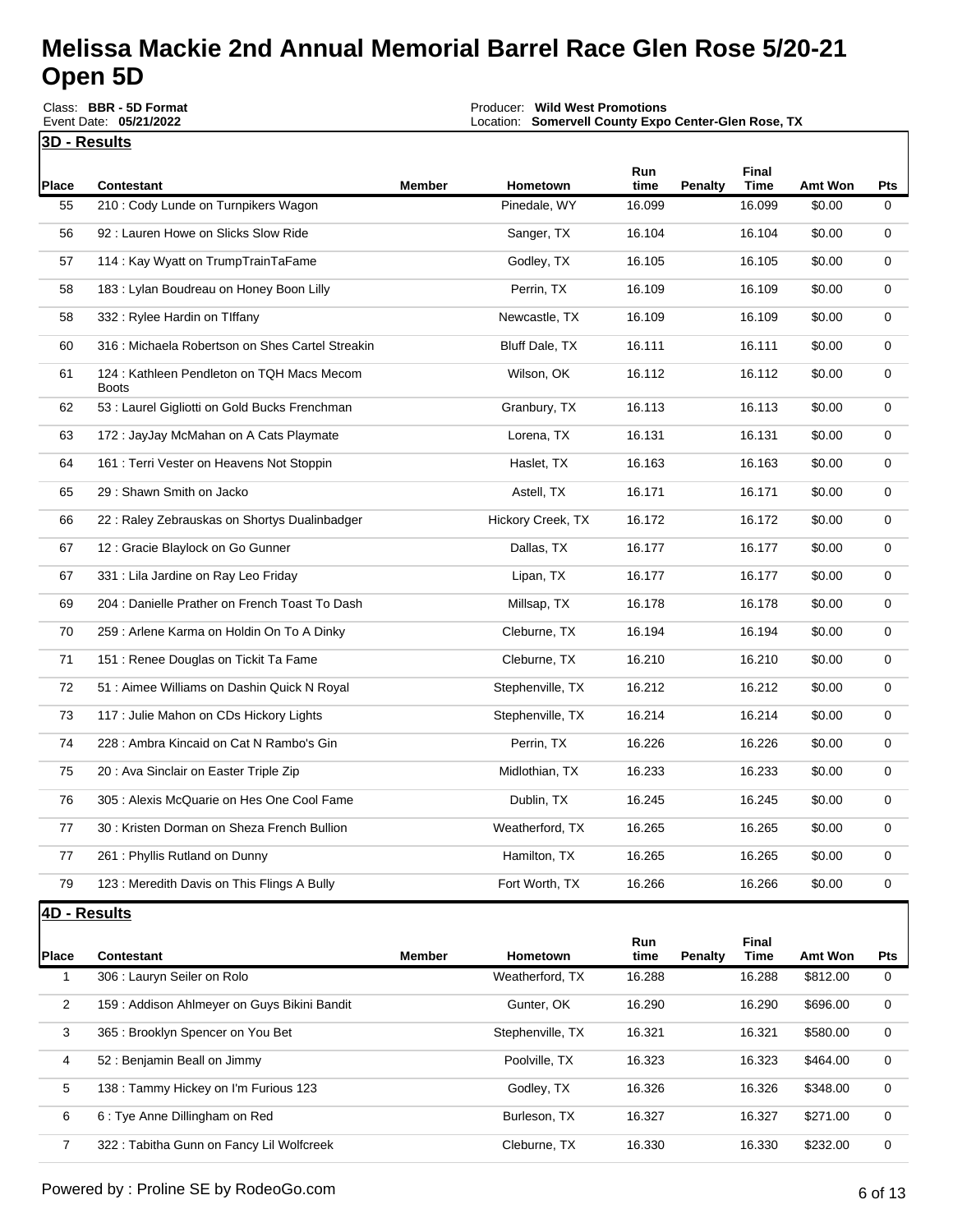**4D - Results** Round Description: **Single Race**Class: **BBR - 5D Format** Event Date: **05/21/2022**

Producer: **Wild West Promotions** Location: **Somervell County Expo Center-Glen Rose, TX**

Event Payout: **\$25,771.00** Total Signups**: 410**

|            |                                                                 |        |                          | Run            |                | Final                 |                            |             |
|------------|-----------------------------------------------------------------|--------|--------------------------|----------------|----------------|-----------------------|----------------------------|-------------|
| Place<br>8 | <b>Contestant</b><br>57: Sydney Brumbelow on Cashes First Image | Member | Hometown<br>Granbury, TX | time<br>16.345 | <b>Penalty</b> | <b>Time</b><br>16.345 | <b>Amt Won</b><br>\$174.00 | Pts<br>0    |
|            |                                                                 |        |                          |                |                |                       |                            |             |
| 8          | 86 : Ellyse Burks on HF A Frosted Mug                           |        | Flower Mound, TX         | 16.345         |                | 16.345                | \$174.00                   | $\mathbf 0$ |
| 10         | 206 : Fawn Aldrich on Superflysraretreasure                     |        | Azle, TX                 | 16.359         |                | 16.359                | \$116.00                   | 0           |
| 11         | 52 : Patton Lynch on Hay Little Lady                            |        | Crawford, TX             | 16.363         |                | 16.363                | \$0.00                     | 0           |
| 12         | 144 : Allie Zant on RD Whispering Rosie                         |        | Stephenville, TX         | 16.373         |                | 16.373                | \$0.00                     | 0           |
| 13         | 78 : Samantha Willoughby on Moose On The Loose                  |        | Stephenville, TX         | 16.381         |                | 16.381                | \$0.00                     | 0           |
| 14         | 240 : Breanna Walker on RR Jet Fueled                           |        | Stephenville, TX         | 16.386         |                | 16.386                | \$0.00                     | 0           |
| 15         | 140 : Connie Tobiason on Flits Flaming Fire                     |        | Decatur, TX              | 16.394         |                | 16.394                | \$0.00                     | 0           |
| 15         | 177 : Cody Lunde on Special Frosted Elli                        |        | Pinedale, WY             | 16.394         |                | 16.394                | \$0.00                     | 0           |
| 17         | 5 : Janelle Paul on Lady Tres Alive                             |        | Whitesboro, TX           | 3.733          |                | 16.395                | \$0.00                     | $\mathbf 0$ |
| 18         | 290 : Ashley Wells on Chicks Tiger                              |        | Stephenville, TX         | 16.399         |                | 16.399                | \$0.00                     | 0           |
| 19         | 18 : Aimee Williams on Smoothie                                 |        | Stephenville, TX         | 16.402         |                | 16.402                | \$0.00                     | 0           |
| 20         | 352 : Jo Kirby on Shez Fast For Cash                            |        | Stephenville, TX         | 16.407         |                | 16.407                | \$0.00                     | 0           |
| 21         | 194 : Lori Zabel on Back The Blue                               |        | Horace, SD               | 16.408         |                | 16.408                | \$0.00                     | 0           |
| 22         | 335 : Kevin Springer on Harley                                  |        | Alvarado, TX             | 16.427         |                | 16.427                | \$0.00                     | 0           |
| 23         | 246 : Brianne Glick on Jess A French Vixen                      |        | Weatherford, TX          | 16.433         |                | 16.433                | \$0.00                     | 0           |
| 24         | 88 : Karen Coskrey on TS Dream Drifter                          |        | Dublin, TX               | 16.448         |                | 16.448                | \$0.00                     | 0           |
| 24         | 197 : Pam Pepper on Spirits Cookie                              |        | Cooper, TX               | 16.448         |                | 16.448                | \$0.00                     | 0           |
| 26         | 289 : Doretta Lane on RH Eyes Firen Onfame                      |        | Hanover, PA              | 16.454         |                | 16.454                | \$0.00                     | 0           |
| 27         | 294 : Jade Crago on Fame Is Getting Fancy                       |        | Stephenville, TX         | 16.459         |                | 16.459                | \$0.00                     | 0           |
| 28         | 22: Savannah Gilder on Megan The Stallion                       |        | Redoak, TX               | 16.483         |                | 16.483                | \$0.00                     | 0           |
| 29         | 116 : David Hassell on Ma JB Alive In Shaken                    |        | Mabank, TX               | 16.504         |                | 16.504                | \$0.00                     | 0           |
| 30         | 254 : Kaley Perry on TMS Star Sey Nowata                        |        | Kaufman, TX              | 16.516         |                | 16.516                | \$0.00                     | 0           |
| 31         | 286 : Summer Searles on Crowned For My Fame                     |        | Lipan, TX                | 16.528         |                | 16.528                | \$0.00                     | 0           |
| 32         | 271 : Josie Jarrett on Mo                                       |        | Archer City, TX          | 16.544         |                | 16.544                | \$0.00                     | 0           |
| 33         | 283 : Carlos Fernandez on Streaking For A Corona                |        | Glen Rose, TX            | 16.552         |                | 16.552                | \$0.00                     | 0           |
| 34         | 260 : Leigh Anne Robertson on Easy On Da<br>Firewater           |        | Boyd, TX                 | 16.564         |                | 16.564                | \$0.00                     | 0           |
| 35         | 91: Mary McMullan on Oliver Clothes Oft                         |        | Bronte, TX               | 16.586         |                | 16.586                | \$0.00                     | 0           |
| 36         | 222 : Nicole Martin on Lana Smokes Ohcay                        |        | Fort Worth, TX           | 16.594         |                | 16.594                | \$0.00                     | 0           |
| 37         | 236 : Summer Cooper on Naughty Bye Nature                       |        | Canton, TX               | 16.614         |                | 16.614                | \$0.00                     | 0           |
| 38         | 158 : Shawna Birkes on Mr Mikey                                 |        | Chilton, TX              | 16.641         |                | 16.641                | \$0.00                     | 0           |
| 39         | 11 : Daylin Caskey on BB                                        |        | Grandview, TX            | 16.650         |                | 16.650                | \$0.00                     | 0           |
| 40         | 163 : Lori Zabel on Unfaded Fame                                |        | Horace, SD               | 16.651         |                | 16.651                | \$0.00                     | 0           |
| 41         | 47 : Chelan Pimentel on Guys Minnie Jet                         |        | Decatur, TX              | 16.652         |                | 16.652                | \$0.00                     | 0           |

I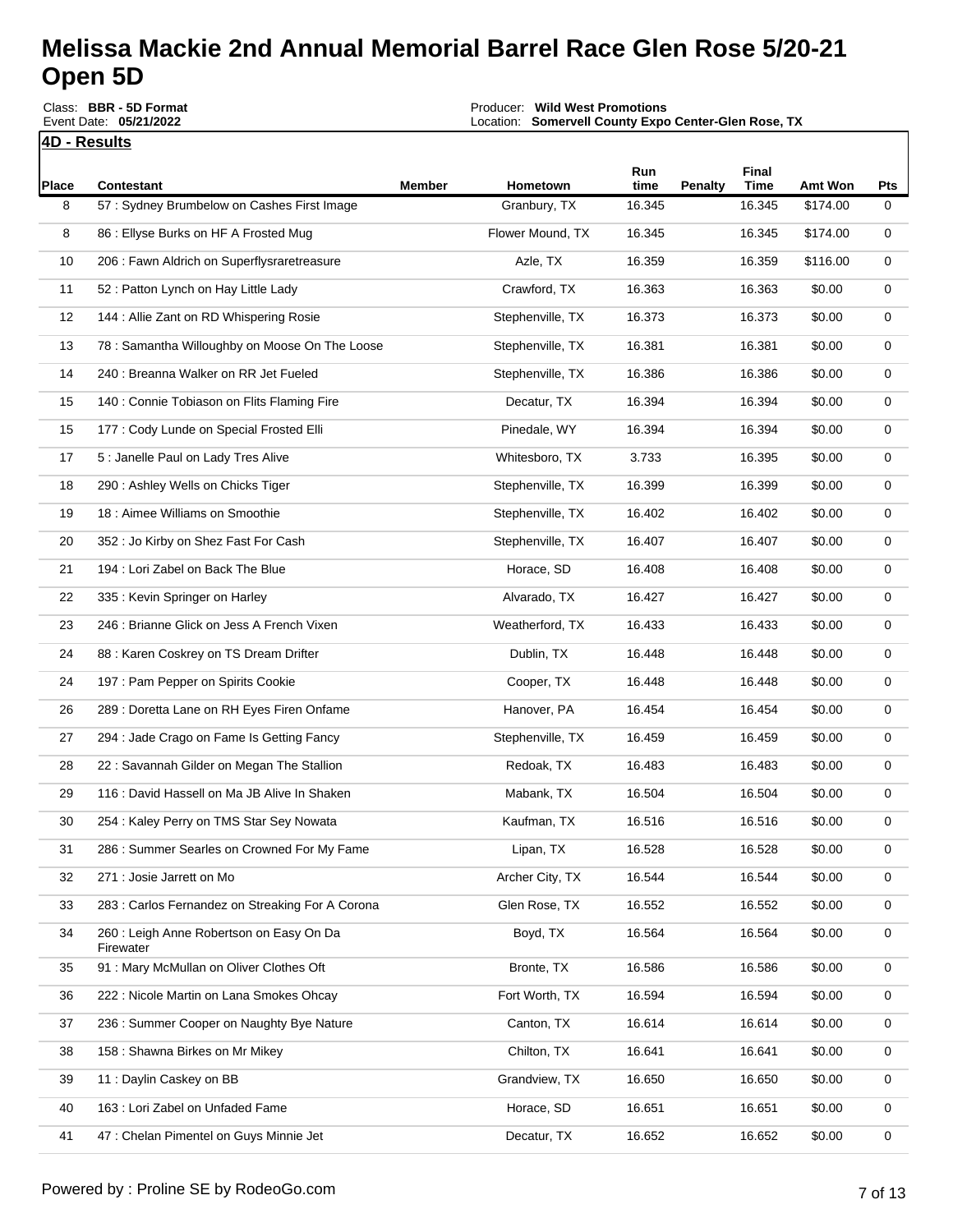|                | Class: BBR - 5D Format<br>Event Date: 05/21/2022             |        | Producer: Wild West Promotions<br>Location: Somervell County Expo Center-Glen Rose, TX |                |                |                |                     |                 |
|----------------|--------------------------------------------------------------|--------|----------------------------------------------------------------------------------------|----------------|----------------|----------------|---------------------|-----------------|
|                | <u>4D - Results</u>                                          |        |                                                                                        |                |                |                |                     |                 |
| <b>Place</b>   | <b>Contestant</b>                                            | Member | Hometown                                                                               | Run<br>time    | <b>Penalty</b> | Final<br>Time  | Amt Won             | <b>Pts</b>      |
| 42             | 295 : Laci Sullivan on Blonde Success                        |        | Temple, TX                                                                             | 16.657         |                | 16.657         | \$0.00              | 0               |
| 43             | 243 : D'Lynn Hadley on Money On The Gray                     |        | Cleburne, TX                                                                           | 16.665         |                | 16.665         | \$0.00              | 0               |
| 44             | 334 : Chantel Gardner on Doodle                              |        | Fort Worth, TX                                                                         | 16.696         |                | 16.696         | \$0.00              | 0               |
| 45             | 42 : Grace Kiker on One Hot Gem                              |        | Stephenville, TX                                                                       | 16.701         |                | 16.701         | \$0.00              | 0               |
| 46             | 85 : Amanda Coates on Beach Please                           |        | Weatherford, TX                                                                        | 16.703         |                | 16.703         | \$0.00              | 0               |
| 47             | 255 : Josey Groves on MV Imalotaeagle                        |        | Lipan, TX                                                                              | 16.706         |                | 16.706         | \$0.00              | 0               |
| 48             | 3: Tinsley Dillingham on Smoochie                            |        | Burleson, TX                                                                           | 16.709         |                | 16.709         | \$0.00              | 0               |
| 49             | 13 : Brittany Worley on BH Firewater Fajita                  |        | Stephenville, TX                                                                       | 16.713         |                | 16.713         | \$0.00              | 0               |
| 50             | 262 : Jade Crago on VB Fire Ta Fame                          |        | Stephenville, TX                                                                       | 16.721         |                | 16.721         | \$0.00              | 0               |
| 51             | 256 : Doretta Lane on Shes Loaded Too Cute                   |        | Hanover, PA                                                                            | 16.734         |                | 16.734         | \$0.00              | 0               |
| 52             | 36 : Makynna Baldwin on Doc                                  |        | Alvarado, TX                                                                           | 16.736         |                | 16.736         | \$0.00              | 0               |
| 53             | 155 : Nadine Powell on Cinnamon                              |        | Denison, TX                                                                            | 16.751         |                | 16.751         | \$0.00              | 0               |
| 54             | 105 : Karen Finley on Plain Jane Wicked                      |        | Lexington, TX                                                                          | 16.757         |                | 16.757         | \$0.00              | 0               |
| 55             | 296 : Grace Karolczuk on Shiners Lena Boon                   |        | Tolar, TX                                                                              | 16.760         |                | 16.760         | \$0.00              | 0               |
| 56             | 3 : Lexi Rankin on Rocky                                     |        | Fort Worth, TX                                                                         | 16.763         |                | 16.763         | \$0.00              | 0               |
|                |                                                              |        |                                                                                        |                |                |                |                     |                 |
| 5D - Results   |                                                              |        |                                                                                        |                |                |                |                     |                 |
|                |                                                              |        |                                                                                        | Run            |                | Final          |                     |                 |
| Place<br>1     | <b>Contestant</b><br>315 : Ashley Wells on Streakin Blackops | Member | Hometown<br>Stephenville, TX                                                           | time<br>16.800 | Penalty        | Time<br>16.800 | Amt Won<br>\$541.00 | <b>Pts</b><br>0 |
| 2              | 77 : Biloxi Shultz on Jig French Truckie                     |        | Abilene, TX                                                                            | 16.805         |                | 16.805         | \$464.00            | 0               |
| 3              | 178 : Jessi Pulcheon on Nike                                 |        | Romoland, CA                                                                           | 16.811         |                | 16.811         | \$387.00            | 0               |
| 4              | 29 : Kaycee DeLange on HB South Beach                        |        | Scottsdale, AZ                                                                         | 16.812         |                | 16.812         | \$309.00            | 0               |
| 5              | 122 : Susan Agnew on Casino Cash                             |        | Cresson, TX                                                                            | 16.817         |                | 16.817         | \$232.00            | 0               |
| 6              | 108 : Rhonda Wilson on Dealingin Frenchcash                  |        | Robinson, TX                                                                           | 16.822         |                | 16.822         | \$180.00            | 0               |
| $\overline{7}$ | 143 : Bobbie Kuhn on                                         |        | Bertram, Texas                                                                         | 16.827         |                | 16.827         | \$155.00            | 0               |
| 8              | <b>BKSTREAKNTHRUTRAFFIC</b><br>192 : Mary Cole on Shazoomin  |        | Goldsmith, TX                                                                          | 16.843         |                | 16.843         | \$129.00            | 0               |
| 9              | 191: Linda Schroedter on I Saw Charming Lady                 |        | Stephenville, TX                                                                       | 16.861         |                | 16.861         | \$103.00            | 0               |
| 10             | 340 : Karrington Castro on Eeyore                            |        | Weatherford, TX                                                                        | 16.862         |                | 16.862         | \$77.00             | 0               |
| 11             | 59: Mary McMullan on BJ Gray Gost                            |        | Bronte, TX                                                                             | 16.873         |                | 16.873         | \$0.00              | 0               |
| 12             | 312 : Kaytie Zuidema on Misty K Quixote                      |        | Gainesville, TX                                                                        | 16.874         |                | 16.874         | \$0.00              | 0               |
| 13             | 361 : Karrington Castro on Barbie                            |        | Weatherford, TX                                                                        | 16.886         |                | 16.886         | \$0.00              | 0               |
| 14             | 98 : Sandi Hassell on Jess Dare To Dream                     |        | Mabank, TX                                                                             | 16.899         |                | 16.899         | \$0.00              | 0               |
| 15             | 279 : Shelbie Riley on Dash To Shake Me                      |        | Weatherford, TX                                                                        | 16.947         |                | 16.947         | \$0.00              | 0               |

17 18 : Madison Butler on Green River Spirit Mansfield, TX 16.973 16.973 \$0.00 0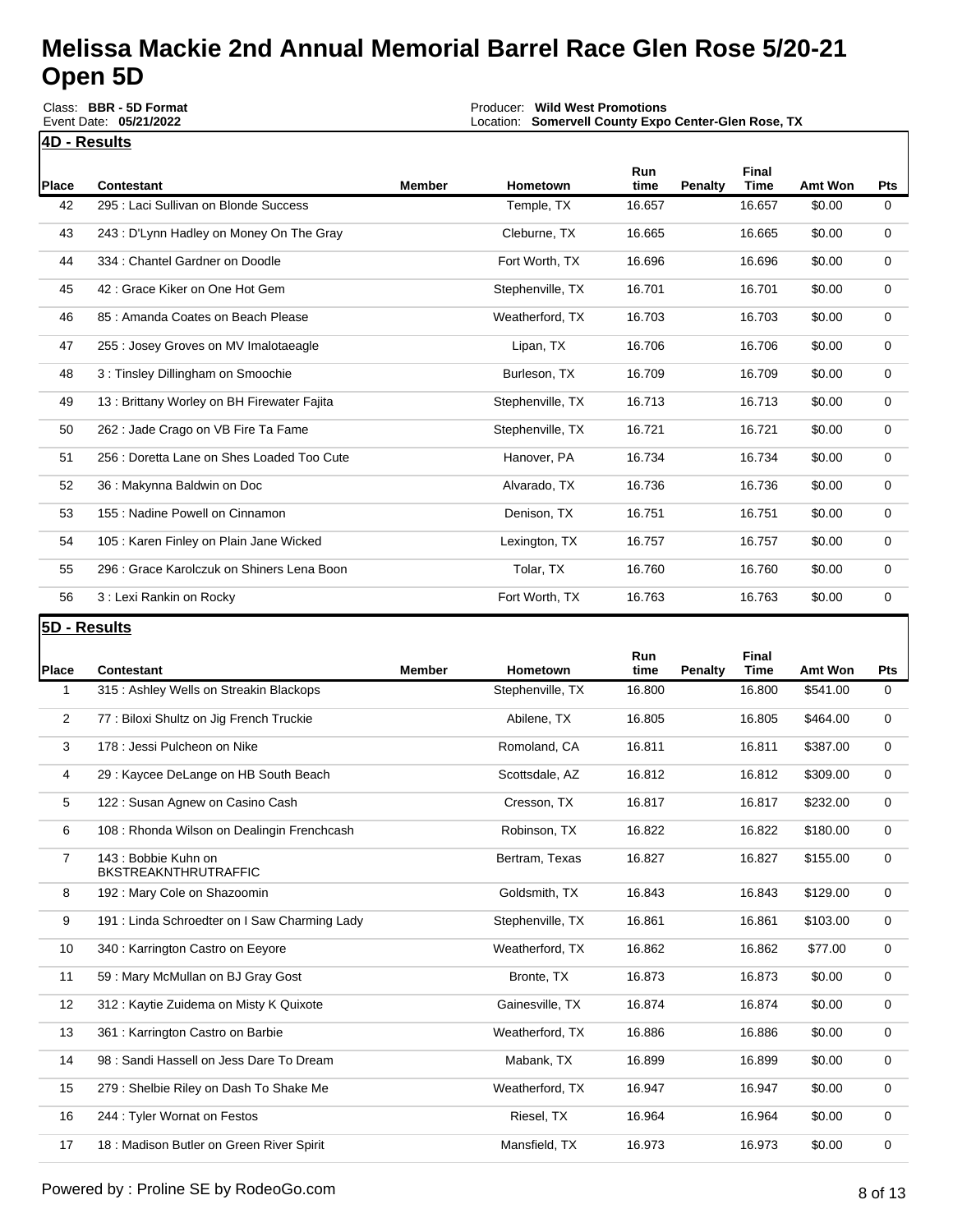**5D - Results** Round Description: **Single Race**Class: **BBR - 5D Format** Event Date: **05/21/2022**

Producer: **Wild West Promotions** Location: **Somervell County Expo Center-Glen Rose, TX**

Event Payout: **\$25,771.00** Total Signups**: 410**

| Place | <b>Contestant</b>                              | <b>Member</b> | Hometown         | Run<br>time | <b>Penalty</b> | Final<br>Time | Amt Won | Pts |
|-------|------------------------------------------------|---------------|------------------|-------------|----------------|---------------|---------|-----|
| 18    | 209 : Leslie Hanson on Dreams Silkie Jet Too   |               | Whitney, TX      | 17.006      |                | 17.006        | \$0.00  | 0   |
| 19    | 14 : Andi Burks on RJIIIBeAHurricane           |               | Weatherford, TX  | 17.016      |                | 17.016        | \$0.00  | 0   |
| 19    | 67 : Kristen Dorman on Golden Ties             |               | Weatherford, TX  | 17.016      |                | 17.016        | \$0.00  | 0   |
| 21    | 81 : Holly Pritchard on Corona and Firewater   |               | Springtown, TX   | 17.031      |                | 17.031        | \$0.00  | 0   |
| 22    | 28 : Emily Reid on Latte Perks                 |               | Midlothian, TX   | 17.033      |                | 17.033        | \$0.00  | 0   |
| 23    | 28 : Madeleine Moore on JW Spiked Badger       |               | Arlington, TX    | 17.038      |                | 17.038        | \$0.00  | 0   |
| 24    | 253 : Cheyenne Searcy on CS Lips Of An Angel   |               | Whitney, TX      | 17.055      |                | 17.055        | \$0.00  | 0   |
| 25    | 250 : Jordan Braudrick on Image                |               | Crandall, TX     | 17.056      |                | 17.056        | \$0.00  | 0   |
| 26    | 87 : Carissa Orr on Toby Sizzles               |               | Springtown, TX   | 17.066      |                | 17.066        | \$0.00  | 0   |
| 27    | 1 : Katherine McCormack on KS Whiskey Business |               | Azle, TX         | 17.081      |                | 17.081        | \$0.00  | 0   |
| 28    | 113 : Judy McReynolds on Genuine Honey         |               | Glen Rose, TX    | 17.108      |                | 17.108        | \$0.00  | 0   |
| 29    | 152 : Katalina Rook on Jagger                  |               | Burleson, TX     | 17.126      |                | 17.126        | \$0.00  | 0   |
| 30    | 321 : Alexis McQuarie on Tess                  |               | Dublin, TX       | 17.133      |                | 17.133        | \$0.00  | 0   |
| 31    | 330 : Paige Terrell on Little Rowdy Rey        |               | Burleson, TX     | 17.134      |                | 17.134        | \$0.00  | 0   |
| 32    | 20: Victoria Alexander on Slick Rik            |               | Granbury, TX     | 17.152      |                | 17.152        | \$0.00  | 0   |
| 33    | 23 : Jade Neyman on Diesel                     |               | Godley, TX       | 17.185      |                | 17.185        | \$0.00  | 0   |
| 34    | 74: Sally French on Shorty Mego                |               | Valley Mills, TX | 17.215      |                | 17.215        | \$0.00  | 0   |
| 35    | 66 : Sally Fitzpatrick on GBH Zip Jesse        |               | Weatherford, TX  | 17.226      |                | 17.226        | \$0.00  | 0   |
| 36    | 6 : Shannon Bomar on Slippin Wimpy             |               | Granbury, TX     | 17.292      |                | 17.292        | \$0.00  | 0   |
| 37    | 104 : Kym Blanchard on Barst Sirocco Roana     |               | Stephenville, TX | 17.297      |                | 17.297        | \$0.00  | 0   |
| 38    | 299 : Bryce Martin on Hot N Notty              |               | Godley, TX       | 17.360      |                | 17.360        | \$0.00  | 0   |
| 39    | 323 : Jennifer Currie on Brandy Sox            |               | Venus, TX        | 17.499      |                | 17.499        | \$0.00  | 0   |
| 40    | 238 : Amye Craig on Scootin Ta Fame 3P         |               | Jonesboro, TX    | 17.605      |                | 17.605        | \$0.00  | 0   |
| 41    | 121 : Carissa Orr on FM Rizzo                  |               | Springtown, TX   | 17.796      |                | 17.796        | \$0.00  | 0   |
| 42    | 304 : Angie Wiesen on Fast Fast Freddie        |               | Stephenville, TX | 17.825      |                | 17.825        | \$0.00  | 0   |
| 43    | 10: Chelan Pimentel on Sheza French Bully      |               | Decatur, TX      | 17.857      |                | 17.857        | \$0.00  | 0   |
| 44    | 349 : Anne Scott on CW Duallys My Dad          |               | Joshua, TX       | 17.870      |                | 17.870        | \$0.00  | 0   |
| 45    | 351 : Ella Cornish on Frenchy                  |               | Cleburne, TX     | 17.919      |                | 17.919        | \$0.00  | 0   |
| 46    | 274 : Summer Cooper on Dancin Jet Frost        |               | Canton, TX       | 17.955      |                | 17.955        | \$0.00  | 0   |
| 47    | 230 : Heather Glover on Peps Diamond Hickory   |               | Lorena, TX       | 18.022      |                | 18.022        | \$0.00  | 0   |
| 48    | 247 : Jeryn Robinson on DHR Perks Power Doll   |               | Stephenville, TX | 18.220      |                | 18.220        | \$0.00  | 0   |
| 49    | 211 : Linda Serinaldi on Full Moons Alive      |               | Palmer, TX       | 18.271      |                | 18.271        | \$0.00  | 0   |
| 50    | 130 : Jody Pulcheon on Dunny                   |               | Weatherford, TX  | 18.360      |                | 18.360        | \$0.00  | 0   |
| 51    | 174 : Michael Golston on Rebel                 |               | Denison, TX      | 18.494      |                | 18.494        | \$0.00  | 0   |

 $\mathbf l$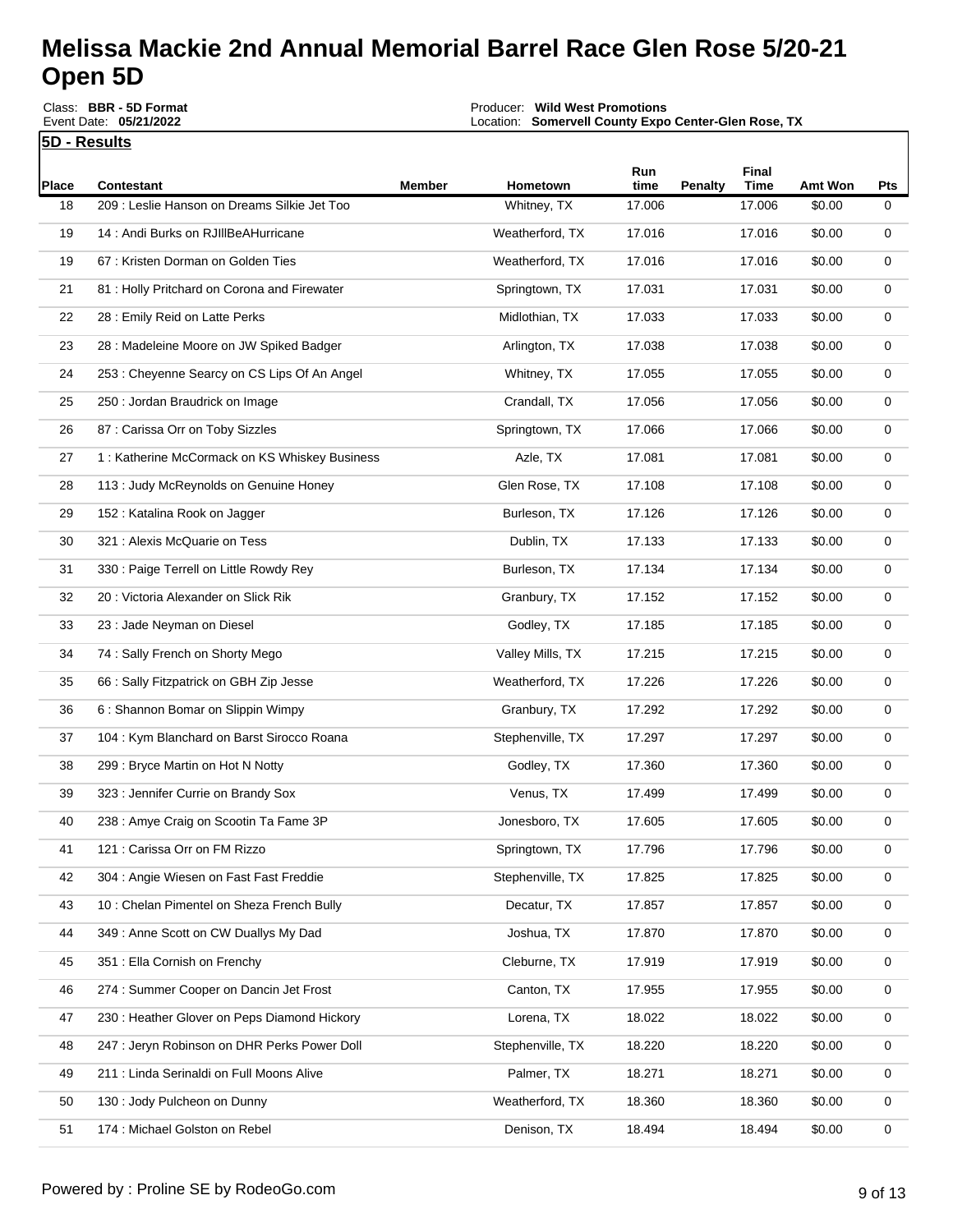**5D - Results** Round Description: **Single Race**Class: **BBR - 5D Format** Event Date: **05/21/2022**

Producer: **Wild West Promotions** Location: **Somervell County Expo Center-Glen Rose, TX**

Event Payout: **\$25,771.00** Total Signups**: 410**

| Place | Contestant                                    | Member | <b>Hometown</b>   | <b>Run</b><br>time | Penalty | Final<br>Time | Amt Won | <b>Pts</b> |
|-------|-----------------------------------------------|--------|-------------------|--------------------|---------|---------------|---------|------------|
|       |                                               |        |                   |                    |         |               |         |            |
| 52    | 49 : Michayla Schmitt on Whateva Fuels You Up |        | Pilot Point, TX   | 18.503             |         | 18.503        | \$0.00  | 0          |
| 53    | 83: Benjamin Beall on Slick Swingin           |        | Poolville, TX     | 18.570             |         | 18.570        | \$0.00  | 0          |
| 54    | 311 : Elle Eagles on Penny                    |        | Stephenville, TX  | 18.603             |         | 18.603        | \$0.00  | $\Omega$   |
| 55    | 217: Kelly Chapman on Jess One Cookie         |        | Killeen, TX       | 18.687             |         | 18.687        | \$0.00  | 0          |
| 56    | 208 : Jake Thornton on Rozy                   |        | Rockdale, TX      | 18.718             |         | 18.718        | \$0.00  | $\Omega$   |
| 57    | 318 : Tana Jureczki on Dare Ta Dazzle         |        | Bandera, TX       | 19.461             |         | 19.461        | \$0.00  | $\Omega$   |
| 58    | 109 : Bob Machie on Danny                     |        | Poolville, TX     | 19.882             |         | 19.882        | \$0.00  | $\Omega$   |
| 59    | 341 : Heather Wharton on VF Gold Bullion      |        | Mineral Wells, TX | 20.159             |         | 20.159        | \$0.00  | $\Omega$   |
| 60    | 317 : Halle Laramore on SF He Be Streakin     |        | Glen Rose, Tx     | 21.708             |         | 21.708        | \$0.00  | 0          |

**Scratch - Results**

| Place       | <b>Contestant</b>                             | <b>Member</b> | <b>Hometown</b>  | Run<br>time | <b>Penalty</b> | Final<br>Time | <b>Amt Won</b> | Pts         |
|-------------|-----------------------------------------------|---------------|------------------|-------------|----------------|---------------|----------------|-------------|
| 0           | 37 : Linda Hunter on Frenchman's Hot Line     |               | Stephenville, TX |             |                |               | \$0.00         | $\mathbf 0$ |
| 0           | 50 : Cashen Turner on Prime Time Tres         |               | Edmond, OK       |             |                |               | \$0.00         | 0           |
| 0           | 62 : Angie Mitchell on VF I Will B Famous     |               | Granbury, TX     |             |                |               | \$0.00         | 0           |
| 0           | 100 : Christina Trail on Douxda Dash          |               | Lindsay, OK      |             |                |               | \$0.00         | $\Omega$    |
| 0           | 147 : Karen Finley on Cajun Prince            |               | Lexington, TX    |             |                |               | \$0.00         | 0           |
| 0           | 149 : Becky Buckmeyer on A Jacked Up Perk     |               | Seagoville, TX   |             |                |               | \$0.00         | 0           |
| 0           | 166 : Stanley Birkes on Kooter                |               | Chilton, TX      | 15.784      |                |               | \$0.00         | $\mathbf 0$ |
| 0           | 189 : Christy Brower on Special Royal Diamond |               | Springtown, TX   |             |                |               | \$0.00         | 0           |
| 0           | 196 : Perry McMillan on Mac                   |               | Bartonville, TX  | 31.347      |                |               | \$0.00         | 0           |
| $\mathbf 0$ | 219 : Joanna Kyser on Smoke                   |               | Springtown, TX   |             |                |               | \$0.00         | 0           |
| 0           | 223 : Victoria Hazlewood on DK Famous FloJo   |               | Iredell, TX      |             |                |               | \$0.00         | 0           |
| 0           | 251 : Leann Ritchie on Hope Shes Not Tricky   |               | Crandall, TX     |             |                |               | \$0.00         | 0           |
| 0           | 269 : Tonya Parrish on Ringer                 |               | Odessa, TX       |             |                |               | \$0.00         | 0           |

**No Time - Results**

| <b>Place</b> | Contestant                                   | <b>Member</b> | <b>Hometown</b>   | Run<br>time | <b>Penalty</b> | Final<br>Time | Amt Won | <b>Pts</b> |
|--------------|----------------------------------------------|---------------|-------------------|-------------|----------------|---------------|---------|------------|
| 0            | 179 : Penny Mayo on Really Jess Stones       |               | Mesquite, TX      | 26.132      |                |               | \$0.00  | 0          |
| 0            | 207 : Scamper Cole on None As Epic           |               | Granbury, TX      |             |                |               | \$0.00  | 0          |
| 0            | 278 : Robyn Gorham on Spot                   |               | Mineral Wells, TX | 7.985       |                |               | \$0.00  | 0          |
| 0            | 348 : Mindy Holloway on Doc                  |               | Mineral Wells, TX | 42.887      |                |               | \$0.00  | $\Omega$   |
| 0            | 220 : Diann Giffin on A Streak of Dlamonds   |               | Glen Rose, TX     | 15.813      | 5.000          | 5.000         | \$0.00  | 0          |
| 0            | 168 : Ashley Harvey on Perks of Being Famous |               | Decatur, TX       | 14.948      | 5.000          | 19.948        | \$0.00  | 0          |
| 0            | 249 : Jetti Lorenz on Moses                  |               | Madisonville, TX  | 15.067      | 5.000          | 20.067        | \$0.00  | $\Omega$   |
| 0            | 272 : Teagan Gorham on Bisquit               |               | Mineral Wells, TX | 15.143      | 5.000          | 20.143        | \$0.00  | $\Omega$   |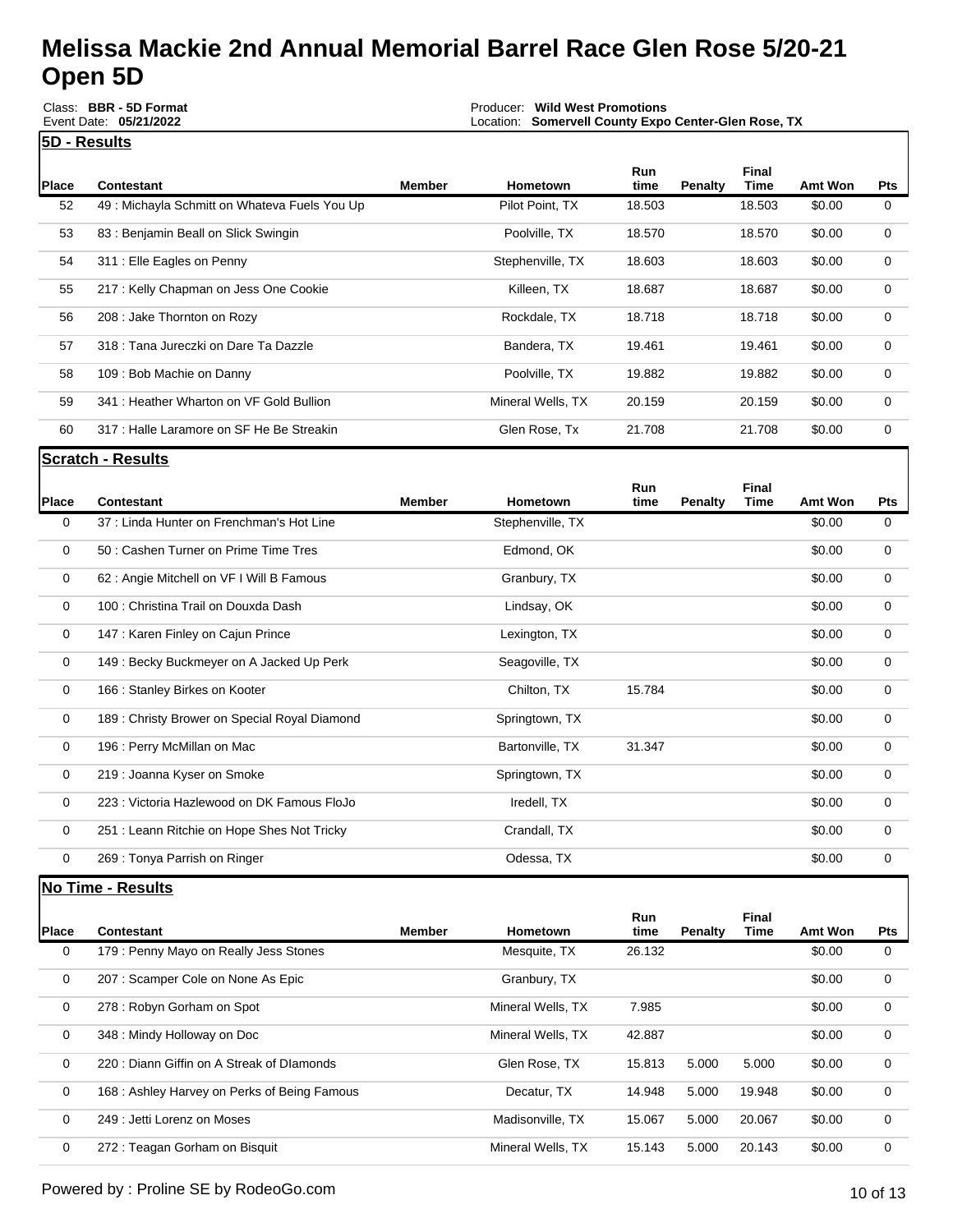**No Time - Results** Class: **BBR - 5D Format** Event Date: **05/21/2022**

Producer: **Wild West Promotions**

Location: **Somervell County Expo Center-Glen Rose, TX** Event Payout: **\$25,771.00** Total Signups**: 410**

| Place | <b>Contestant</b>                              | <b>Member</b> | Hometown         | Run<br>time | <b>Penalty</b> | Final<br><b>Time</b> | <b>Amt Won</b> | Pts |
|-------|------------------------------------------------|---------------|------------------|-------------|----------------|----------------------|----------------|-----|
| 0     | 144 : Carlos Renato on Plea Barrgain           |               | Weatherford, TX  | 15.228      | 5.000          | 20.228               | \$0.00         | 0   |
| 0     | 326 : Darcie Moody on RGR Marble Magic         |               | Dublin, TX       | 15.228      | 5.000          | 20.228               | \$0.00         | 0   |
| 0     | 110 : Jackie Ganter on Cartels Fame            |               | Abilene, TX      | 15.239      | 5.000          | 20.239               | \$0.00         | 0   |
| 0     | 266 : Rachel Walker on First French Diamond    |               | Tallulah, LA     | 15.254      | 5.000          | 20.254               | \$0.00         | 0   |
| 0     | 111 : Teresa Winnett on Dudes Flashin N Cashin |               | Pauls Valley, OK | 15.285      | 5.000          | 20.285               | \$0.00         | 0   |
| 0     | 248 : Catherine Dudley on Sinaloa Stinson      |               | Gustine, TX      | 15.300      | 5.000          | 20.300               | \$0.00         | 0   |
| 0     | 203 : Jana Riley on JLR Fire On Parade         |               | Paige, TX        | 15.308      | 5.000          | 20.308               | \$0.00         | 0   |
| 0     | 347 : Chelsea Wells on French Beebe            |               | Burleson, TX     | 15.411      | 5.000          | 20.411               | \$0.00         | 0   |
| 0     | 226 : Billie Jackson on Guys Ebony n Ivory     |               | Millsap, TX      | 15.470      | 5.000          | 20.470               | \$0.00         | 0   |
| 0     | 232 : Jade Crago on Jess Flying Bayou          |               | Stephenville, TX | 15.470      | 5.000          | 20.470               | \$0.00         | 0   |
| 0     | 60 : Spring Pennington on Last Call Ta Fame    |               | Stephenville, TX | 15.482      | 5.000          | 20.482               | \$0.00         | 0   |
| 0     | 324 : Julia Leao on Miss Rocking Vodka         |               | Gainesville, TX  | 15.483      | 5.000          | 20.483               | \$0.00         | 0   |
| 0     | 125 : Shantell Hayes on Smooth Dot Com         |               | Springtown, TX   | 15.487      | 5.000          | 20.487               | \$0.00         | 0   |
| 0     | 234 : Gabbie Grothe on Sold Out                |               | Stephenville, TX | 15.516      | 5.000          | 20.516               | \$0.00         | 0   |
| 0     | 157 : Jennifer Abbott on Wendell Jackson       |               | Weatherford, Tx  | 15.551      | 5.000          | 20.551               | \$0.00         | 0   |
| 0     | 182 : Donna Murphy on CR Zimas Last            |               | Granbury, TX     | 15.639      | 5.000          | 20.639               | \$0.00         | 0   |
| 0     | 148 : Lora Alexander on Famous Sassy Firebug   |               | Overbrook, OK    | 15.659      | 5.000          | 20.659               | \$0.00         | 0   |
| 0     | 106 : Alexis Dieckman on SB Smoke On The Water |               | Stephenville, TX | 15.690      | 5.000          | 20.690               | \$0.00         | 0   |
| 0     | 46 : Kendyl Smith on Tiger Wood Dunit          |               | Flint, TX        | 15.696      | 5.000          | 20.696               | \$0.00         | 0   |
| 0     | 99 : Ben McDonnell on Southern Moon Dancin     |               | Granbury, TX     | 15.704      | 5.000          | 20.704               | \$0.00         | 0   |
| 0     | 31 : Jaidyn Ornelas on Hand Me Downz           |               | Weatherford, TX  | 15.735      | 5.000          | 20.735               | \$0.00         | 0   |
| 0     | 68 : Lindsey Decker on Beaus Shooter           |               | Stephenville, TX | 15.747      | 5.000          | 20.747               | \$0.00         | 0   |
| 0     | 15: Biloxi Shultz on CTR Sun N Cee             |               | Abilene, TX      | 15.748      | 5.000          | 20.748               | \$0.00         | 0   |
| 0     | 59 : MJ Sad on Bucks Last Angel                |               | Granbury, TX     | 15.769      | 5.000          | 20.769               | \$0.00         | 0   |
| 0     | 53 : Bella Blaylock on Money                   |               | Poolville, TX    | 15.774      | 5.000          | 20.774               | \$0.00         | 0   |
| 0     | 239 : Josie Jarrett on Jazz                    |               | Archer City, TX  | 15.786      | 5.000          | 20.786               | \$0.00         | 0   |
| 0     | 282 : Julie Knox on Talented Streaker          |               | Abilene, TX      | 15.798      | 5.000          | 20.798               | \$0.00         | 0   |
| 0     | 31 : Pattie Mackie on Flitter Fuel Lad         |               | Poolville, TX    | 15.827      | 5.000          | 20.827               | \$0.00         | 0   |
| 0     | 242 : Fawn Aldrich on Stripping Royalty        |               | Azle, TX         | 15.847      | 5.000          | 20.847               | \$0.00         | 0   |
| 0     | 95 : Karen Shelley on Flying Bar Bailey        |               | Weatherford, TX  | 15.848      | 5.000          | 20.848               | \$0.00         | 0   |
| 0     | 344 : Ava Zonneveld on Shawne Show             |               | Stephenville, TX | 15.874      | 5.000          | 20.874               | \$0.00         | 0   |
| 0     | 221 : Caylee Carney on Foxy Poco Cuffs         |               | Weatherford, TX  | 15.897      | 5.000          | 20.897               | \$0.00         | 0   |
| 0     | 343 : Judy Melvin on Famous Kid Rock           |               | Paradise, TX     | 15.923      | 5.000          | 20.923               | \$0.00         | 0   |
| 0     | 129 : Lauren Howe on Mac                       |               | Sanger, TX       | 15.966      | 5.000          | 20.966               | \$0.00         | 0   |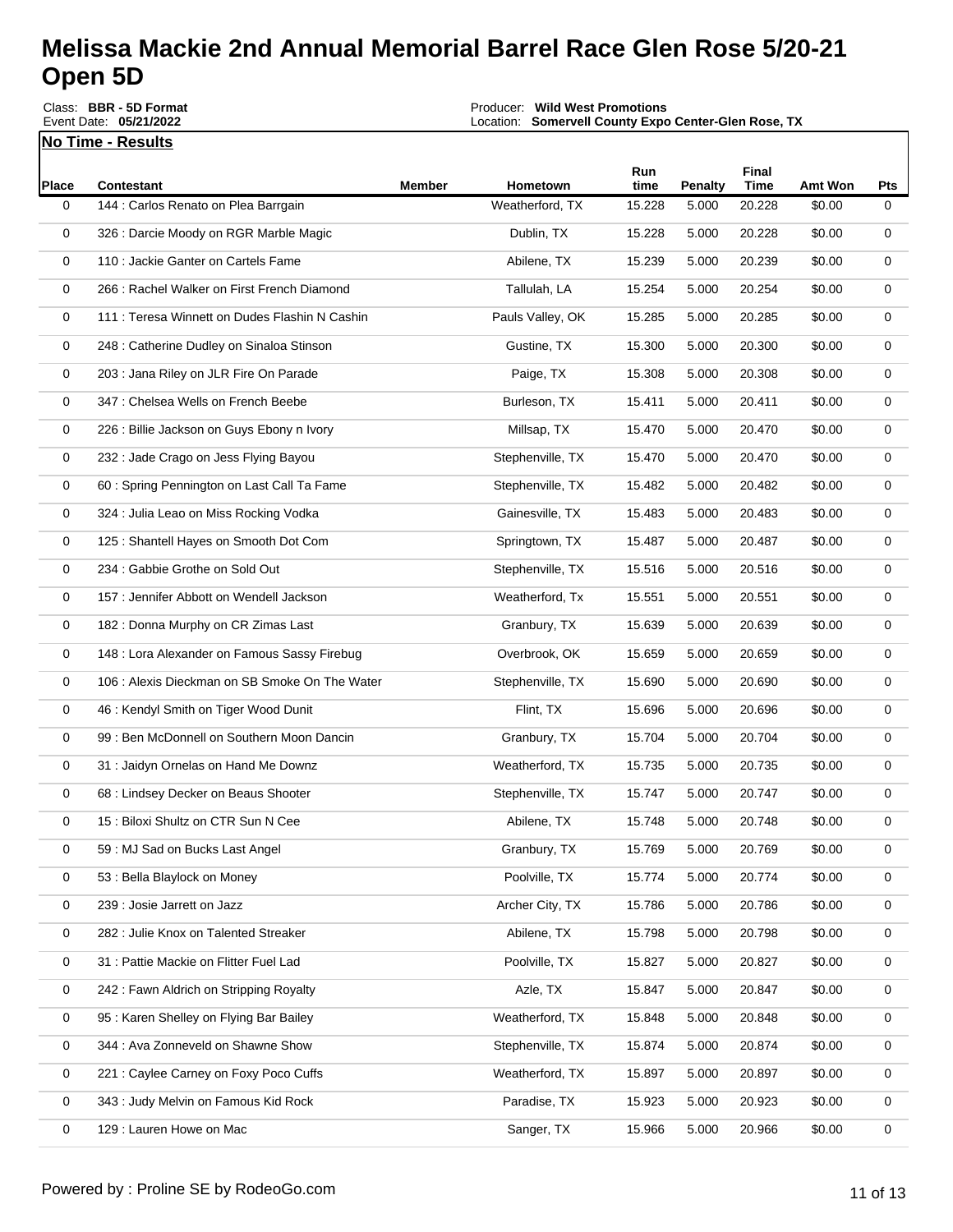**No Time - Results** Class: **BBR - 5D Format** Event Date: **05/21/2022**

Producer: **Wild West Promotions**

Location: **Somervell County Expo Center-Glen Rose, TX** Event Payout: **\$25,771.00** Total Signups**: 410**

| <b>Place</b> | <b>Contestant</b>                                   | Member | Hometown           | Run<br>time | Penalty | Final<br><b>Time</b> | Amt Won | Pts |
|--------------|-----------------------------------------------------|--------|--------------------|-------------|---------|----------------------|---------|-----|
| 0            | 38 : Cayla Cory on Justbrownbully                   |        | Stephenville, TX   | 15.974      | 5.000   | 20.974               | \$0.00  | 0   |
| 0            | 58 : Karen Shelley on Starbert Royleo               |        | Weatherford, TX    | 16.012      | 5.000   | 21.012               | \$0.00  | 0   |
| 0            | 265 : Grace Karolczuk on SF Roosters Catehead       |        | Tolar, TX          | 16.033      | 5.000   | 21.033               | \$0.00  | 0   |
| 0            | 63 : Pattie Mackie on Dunnits Genuine OO7           |        | Poolville, TX      | 16.058      | 5.000   | 21.058               | \$0.00  | 0   |
| 0            | 218 : Cheyenne Searcy on I Am Really Lame           |        | Whitney, TX        | 16.073      | 5.000   | 21.073               | \$0.00  | 0   |
| 0            | 160 : Jennifer Escobar on OSchmidt "Smitty"         |        | Dover, FL          | 16.083      | 5.000   | 21.083               | \$0.00  | 0   |
| 0            | 285 : Lauryn Seiler on Fooler                       |        | Weatherford, TX    | 16.093      | 5.000   | 21.093               | \$0.00  | 0   |
| 0            | 213 : Donna Howard on Foxy                          |        | Justin, TX         | 16.107      | 5.000   | 21.107               | \$0.00  | 0   |
| 0            | 215 : Summer Cooper on Loreena On Fire              |        | Canton, TX         | 16.107      | 5.000   | 21.107               | \$0.00  | 0   |
| 0            | 70 : Madison Smith on Cat Like Me                   |        | Brock, TX          | 16.125      | 5.000   | 21.125               | \$0.00  | 0   |
| 0            | 293 : Arlene Karma on My French Destiny             |        | Cleburne, TX       | 16.138      | 5.000   | 21.138               | \$0.00  | 0   |
| 0            | 41 : Janelle Paul on Ivy's French N Famous          |        | Whitesboro, TX     | 16.162      | 5.000   | 21.162               | \$0.00  | 0   |
| 0            | 112 : Jolene Jones on Mark Me Angels                |        | Pilot Point, TX    | 16.196      | 5.000   | 21.196               | \$0.00  | 0   |
| 0            | 188 : Mary Carter on Aspecial Firewater             |        | Desdemona, TX      | 16.201      | 5.000   | 21.201               | \$0.00  | 0   |
| 0            | 142 : Randi Key on Hot Sticks of Iron               |        | Waller, TX         | 16.296      | 5.000   | 21.296               | \$0.00  | 0   |
| 0            | 339 : Halle Ballard on MPShesso Frosty              |        | Caldwell, TX       | 16.401      | 5.000   | 21.401               | \$0.00  | 0   |
| 0            | 284 : Aubrey Largent on Biggie                      |        | Stephenville, TX   | 16.406      | 5.000   | 21.406               | \$0.00  | 0   |
| 0            | 48 : Justine Botner on VF Victoria Stinson          |        | Poolville, TX      | 16.488      | 5.000   | 21.488               | \$0.00  | 0   |
| 0            | 12: Hannah Kirkpatrick on Blue Suede Socks          |        | Valley View, TX    | 16.509      | 5.000   | 21.509               | \$0.00  | 0   |
| 0            | 245 : Ben Rubel on Ariel                            |        | Cleburne, TX       | 16.566      | 5.000   | 21.566               | \$0.00  | 0   |
| 0            | 9: Cassidy Thomas on Baysha Mac Casher              |        | Hico, TX           | 16.570      | 5.000   | 21.570               | \$0.00  | 0   |
| 0            | 212 : Kathy Vazquez on Streakin Rey Lena            |        | Stephenville, TX   | 16.571      | 5.000   | 21.571               | \$0.00  | 0   |
| 0            | 17 : Katie Kapanick on Pistol Packin Lark           |        | Weatherford, TX    | 16.712      | 5.000   | 21.712               | \$0.00  | 0   |
| 0            | 313 : Heather Wharton on CB Golden Boy              |        | Mineral Wells, TX  | 16.744      | 5.000   | 21.744               | \$0.00  | 0   |
| 0            | 54 : Carissa Orr on Silver Beamer                   |        | Springtown, TX     | 16.752      | 5.000   | 21.752               | \$0.00  | 0   |
| 0            | 102 : Tracie Schoenthal on Smashed For Cash         |        | Paradise, TX       | 16.804      | 5.000   | 21.804               | \$0.00  | 0   |
| 0            | 167 : Josey Groves on MV A Dash of Courage          |        | Lipan, TX          | 16.809      | 5.000   | 21.809               | \$0.00  | 0   |
| 0            | 55 : Joni Teten on Shooter                          |        | Weatherford, TX    | 16.896      | 5.000   | 21.896               | \$0.00  | 0   |
| 0            | 45 : Kyle Etchart on Hez Got A Caboose              |        | MORGAN MILL, Texas | 16.996      | 5.000   | 21.996               | \$0.00  | 0   |
| 0            | 198 : Ashley Truman on JSpattySmokintofirst         |        | Stephenville, TX   | 17.063      | 5.000   | 22.063               | \$0.00  | 0   |
| 0            | 118 : Grace Ornelas on Riveria Rouge Cat<br>"Romeo" |        | Weatherford, TX    | 17.169      | 5.000   | 22.169               | \$0.00  | 0   |
| 0            | 63 : Jaidyn Ornelas on A Fun Frenchman              |        | Weatherford, TX    | 17.353      | 5.000   | 22.353               | \$0.00  | 0   |
| 0            | 23 : Rachel Pagan on StreakinThruFrance             |        | Mineral Wells, TX  | 18.215      | 5.000   | 23.215               | \$0.00  | 0   |
| 0            | 303 : Mindy Holloway on Kicker                      |        | Mineral Wells, TX  | 18.407      | 5.000   | 23.407               | \$0.00  | 0   |